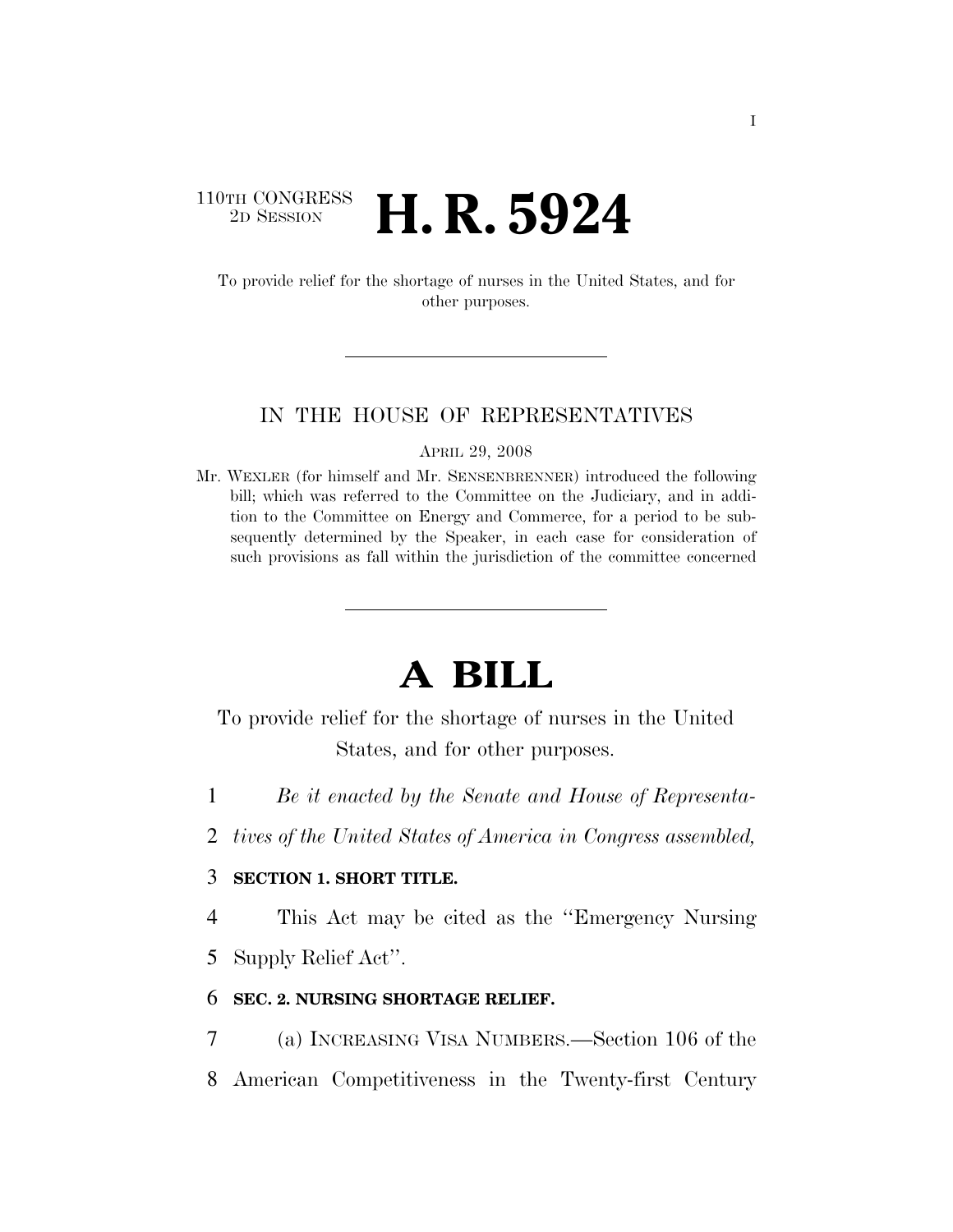Act of 2000 (Public Law 106–313; 8 U.S.C. 1153 note) is amended by adding at the end the following:

 ''(e) VISA SHORTAGE RELIEF FOR NURSES AND PHYSICAL THERAPISTS.—

5 "(1) In GENERAL.—Subject to paragraph  $(2)$ , for petitions filed during the period beginning on the date of the enactment of the Emergency Nursing Supply Relief Act and ending on September 30, 2011, for employment-based immigrants (and their family members accompanying or following to join under section 203(d) of the Immigration and Na- tionality Act (8 U.S.C. 1153(d)), which are or have been approved based on Schedule A, Group I as de- fined in section 656.5 of title 20, Code of Federal Regulations, as promulgated by the Secretary of Labor, the numerical limitations set forth in sections 201(d) and 202(a) of such Act (8 U.S.C. 1151(d) 18 and  $1152(a)$ ) shall not apply.

19 "(2) LIMITATION ON NUMBER OF VISAS.—The Secretary of State may not issue more than 20,000 immigrant visa numbers in any one fiscal year (plus any available visa numbers under this paragraph not used during the preceding fiscal year) to principal beneficiaries of petitions pursuant to paragraph (1).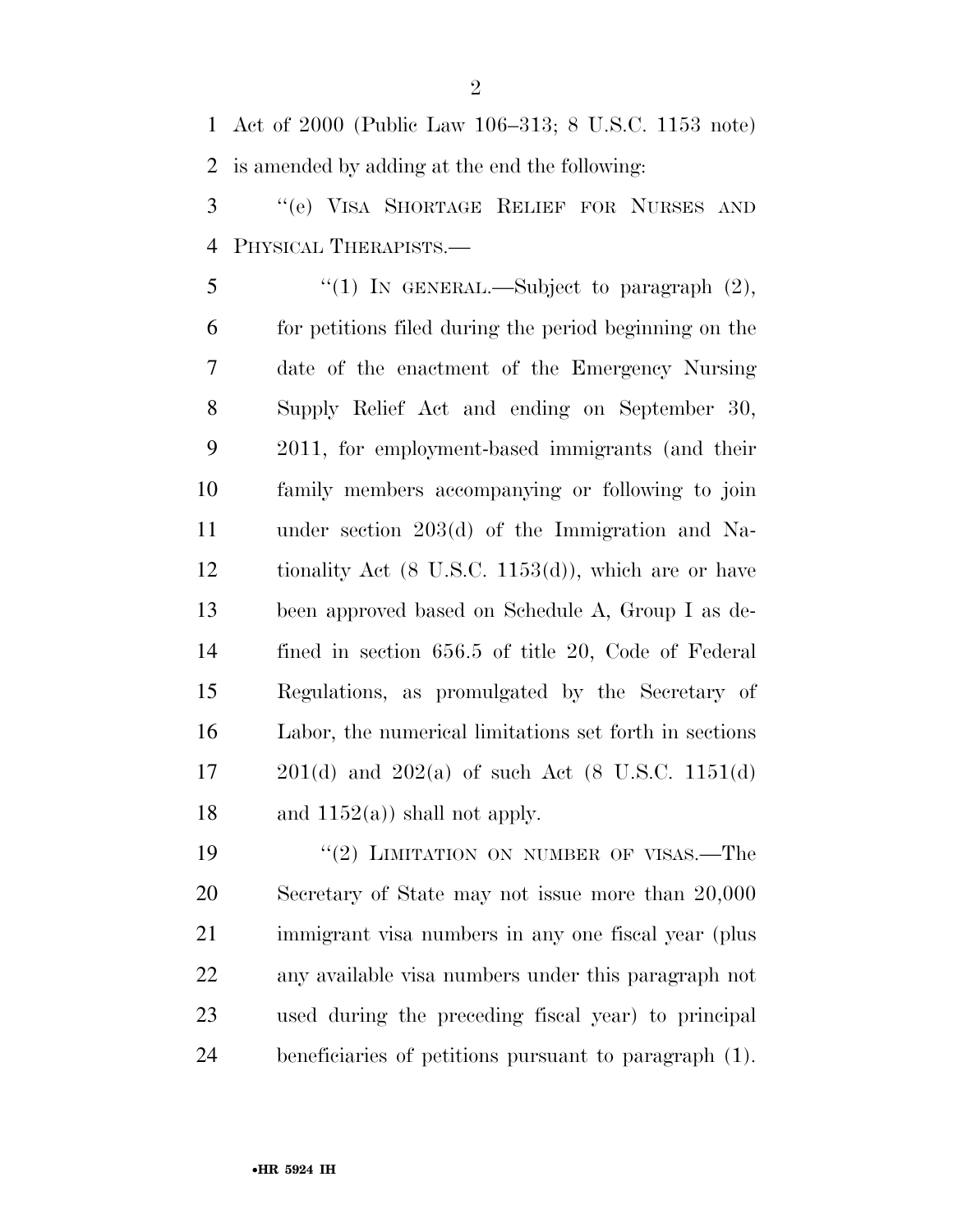| $\mathbf{1}$   | "(3) EXPEDITED REVIEW.—The Secretary of             |
|----------------|-----------------------------------------------------|
| $\overline{2}$ | Homeland Security shall provide a process for re-   |
| 3              | viewing and acting upon petitions with respect to   |
| 4              | immigrants described in paragraph (1) not later     |
| 5              | than 30 days after the date on which a completed    |
| 6              | petition has been filed.                            |
| 7              | "(f) FEE FOR USE OF VISAS UNDER SUBSECTION          |
| 8              | $(a)$ .                                             |
| 9              | "(1) IN GENERAL.—The Secretary of Homeland          |
| 10             | Security shall impose a fee upon each petitioning   |
| 11             | employer who uses a visa provided under subsection  |
| 12             | (e) to provide employment for an alien as a profes- |
| 13             | sional nurse, except that—                          |
| 14             | "(A) such fee shall be in the amount of             |
| 15             | $$1,500$ for each such alien nurse (but not for     |
| 16             | dependents accompanying or following to join        |
| 17             | who are not professional nurses); and               |
| 18             | $\lq\lq$ (B) no fee shall be imposed for the use of |
| 19             | such visas if the employer demonstrates to the      |
| 20             | Secretary that—                                     |
| 21             | "(i) the employer is a health care fa-              |
| 22             | cility that is located in a county or parish        |
| 23             | that received individual and public assist-         |
| 24             | ance pursuant to Major Disaster Declara-            |
| 25             | tion number $1603$ or $1607$ ; or                   |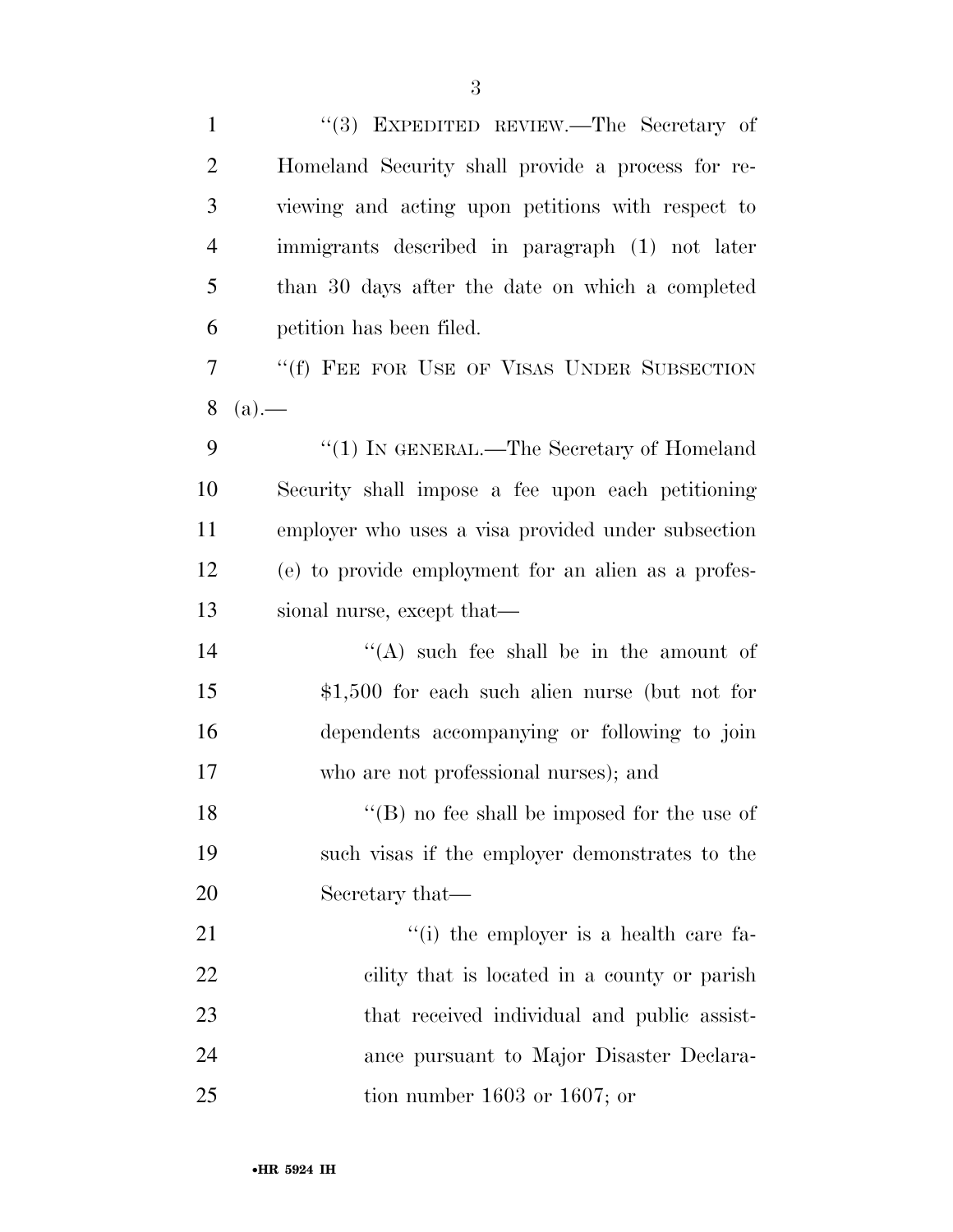| $\mathbf{1}$   | "(ii) the employer is a health care fa-                   |
|----------------|-----------------------------------------------------------|
| $\overline{2}$ | cility that has been designated as a Health               |
| 3              | Professional Shortage Area facility by the                |
| $\overline{4}$ | Secretary of Health and Human Services                    |
| 5              | as defined in section 332 of the Public                   |
| 6              | Health Service Act (42 U.S.C. 254e).                      |
| 7              | "(2) FEE COLLECTION.—A fee imposed by the                 |
| 8              | Secretary of Homeland Security pursuant to para-          |
| 9              | graph (1) shall be collected by the Secretary as a        |
| 10             | condition of approval of an application for adjust-       |
| 11             | ment of status by the beneficiary of a petition or by     |
| 12             | the Secretary of State as a condition of issuance of      |
| 13             | a visa to such beneficiary.".                             |
| 14             | (b) CAPITATION GRANTS TO INCREASE THE NUM-                |
| 15             | BER OF NURSING FACULTY AND STUDENTS; DOMESTIC             |
| 16             | NURSING ENHANCEMENT ACCOUNT.—Part D of title VIII         |
| 17             | of the Public Health Service Act (42 U.S.C. 296p et seq.) |
|                | 18 is amended by adding at the end the following:         |
| 19             | "SEC. 832. CAPITATION GRANTS.                             |
| 20             | "(a) IN GENERAL.—For the purpose described in             |
| 21             | subsection (b), the Secretary, acting through the Health  |
| 22             | Resources and Services Administration, shall award a      |
| 23             | grant each fiscal year in an amount determined in accord- |

ance with subsection (c) to each eligible school of nursing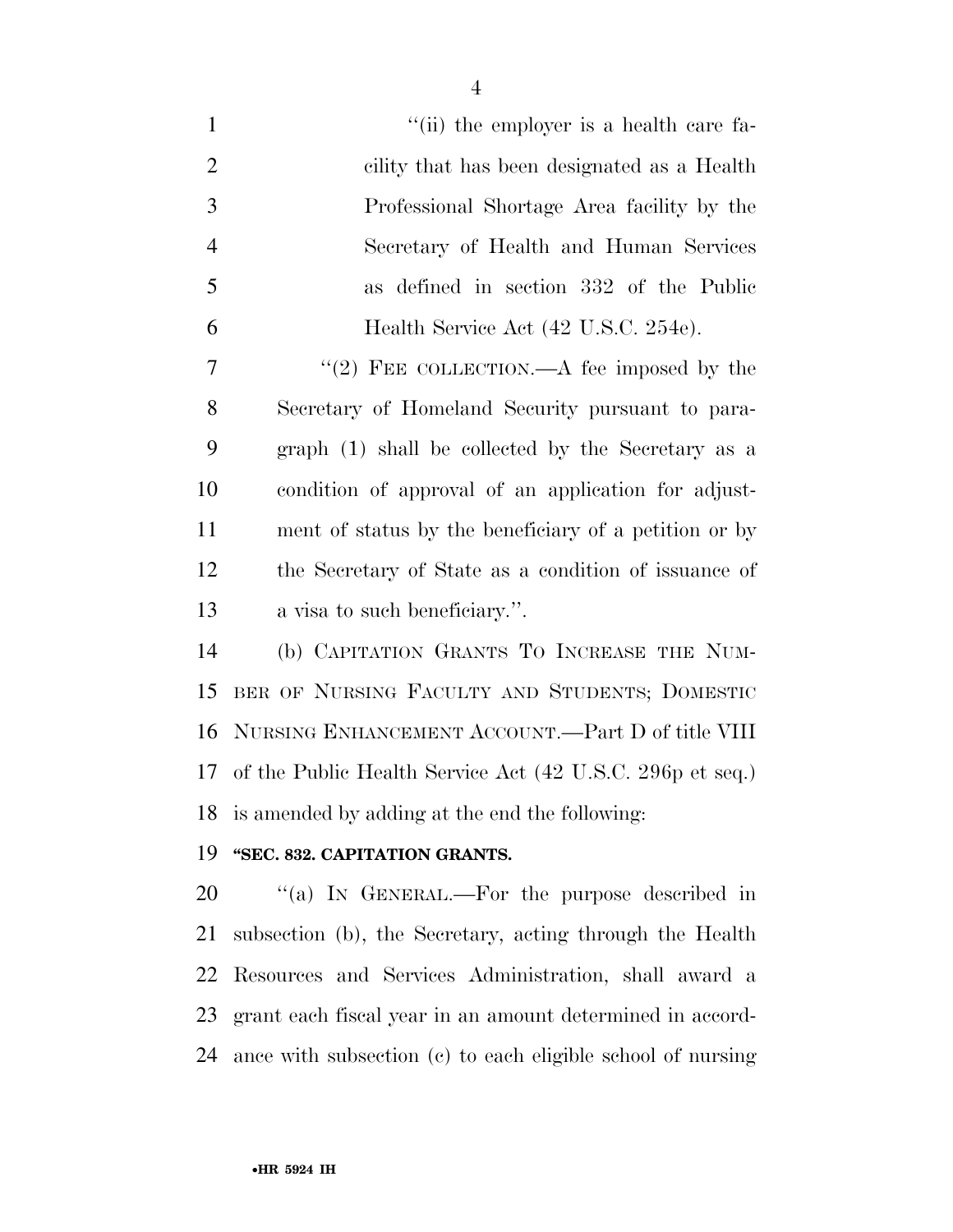that submits an application in accordance with this sec-tion.

 ''(b) PURPOSE.—A funding agreement for a grant under this section is that the eligible school of nursing involved will expend the grant to increase the number of nursing faculty and students at the school, including by hiring new faculty, retaining current faculty, purchasing educational equipment and audiovisual laboratories, en- hancing clinical laboratories, repairing and expanding in-frastructure, or recruiting students.

11 "(c) GRANT COMPUTATION.—

12 "(1) AMOUNT PER STUDENT.—Subject to para- graph (2), the amount of a grant to an eligible school of nursing under this section for a fiscal year shall be the total of the following:

16  $\frac{16}{(A)}$  \$1,800 for each full-time or part-time student who is enrolled at the school in a grad-uate program in nursing that—

19 ''(i) leads to a master's degree, a doc- toral degree, or an equivalent degree; and  $\frac{1}{1}$   $\frac{1}{1}$  prepares individuals to serve as faculty through additional course work in education and ensuring competency in an advanced practice area.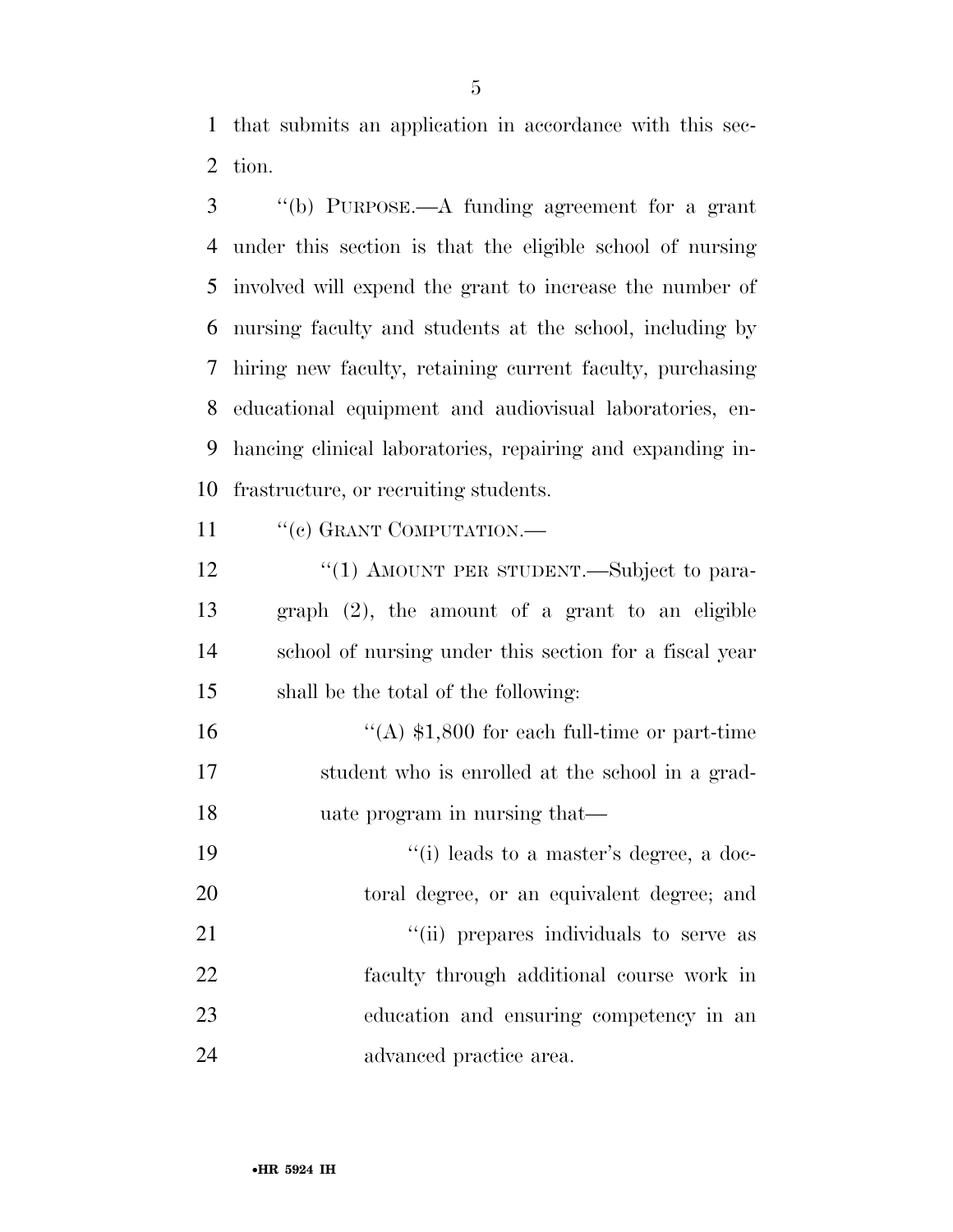| $\mathbf{1}$   | "(B) $$1,405$ for each full-time or part-time"       |
|----------------|------------------------------------------------------|
| $\overline{2}$ | student who-                                         |
| 3              | "(i) is enrolled at the school in a pro-             |
| $\overline{4}$ | gram in nursing leading to a bachelor of             |
| 5              | science degree, a bachelor of nursing de-            |
| 6              | gree, a graduate degree in nursing if such           |
| 7              | program does not meet the requirements of            |
| 8              | subparagraph $(A)$ , or an equivalent degree;        |
| 9              | and                                                  |
| 10             | "(ii) has not more than 3 years of                   |
| 11             | academic credits remaining in the pro-               |
| 12             | gram.                                                |
| 13             | "(C) $$966$ for each full-time or part-time          |
| 14             | student who is enrolled at the school in a pro-      |
| 15             | gram in nursing leading to an associate degree       |
| 16             | in nursing or an equivalent degree.                  |
| 17             | "(2) LIMITATION.—In calculating the amount           |
| 18             | of a grant to a school under paragraph (1), the Sec- |
| 19             | retary may not make a payment with respect to a      |
| 20             | particular student—                                  |
| 21             | "(A) for more than 2 fiscal years in the             |
| 22             | case of a student described in paragraph $(1)(A)$    |
| 23             | who is enrolled in a graduate program in nurs-       |
| 24             | ing leading to a master's degree or an equiva-       |
| 25             | lent degree;                                         |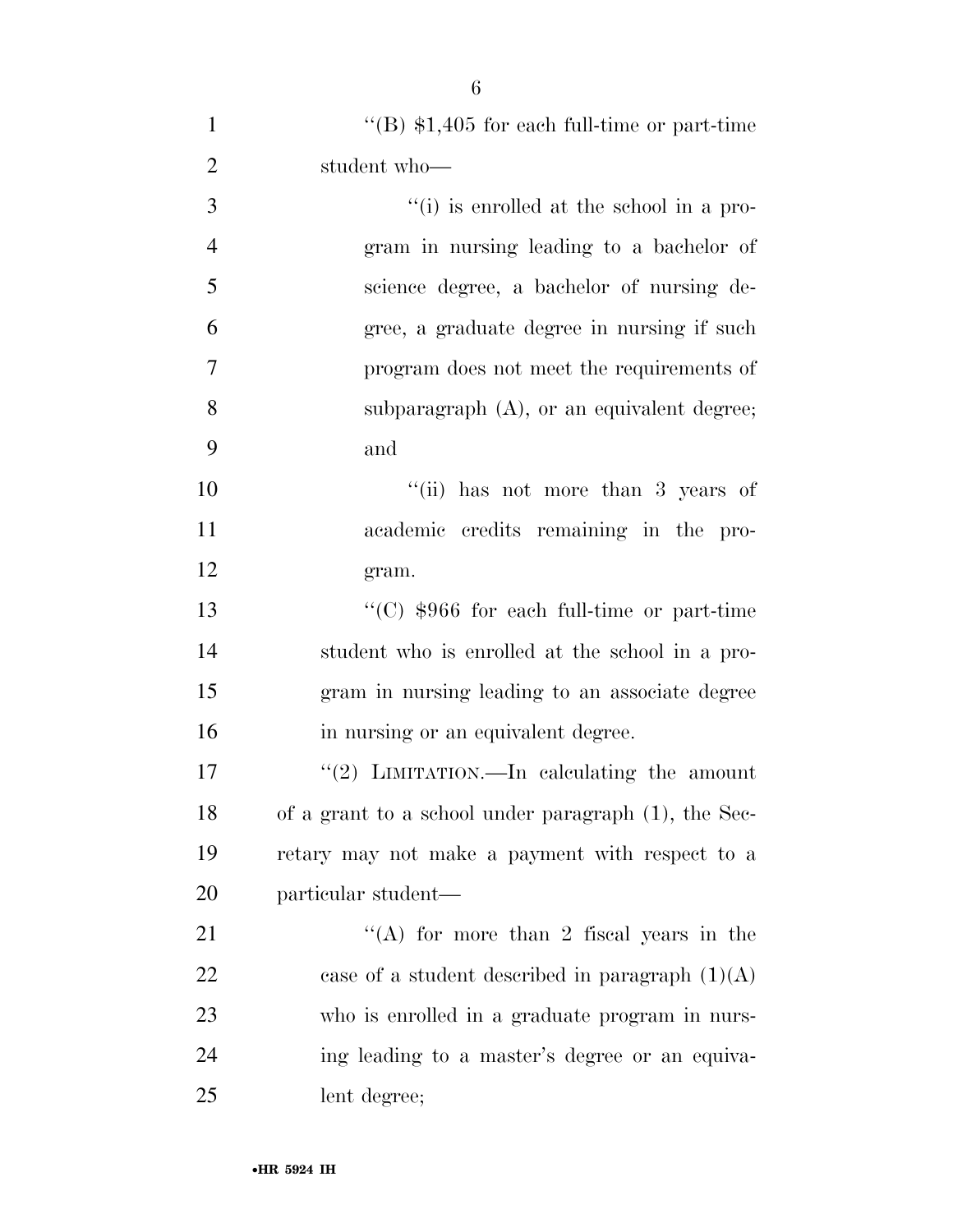| $\mathbf{1}$   | "(B) for more than 4 fiscal years in the                  |
|----------------|-----------------------------------------------------------|
| $\overline{2}$ | case of a student described in paragraph $(1)(A)$         |
| 3              | who is enrolled in a graduate program in nurs-            |
| $\overline{4}$ | ing leading to a doctoral degree or an equiva-            |
| 5              | lent degree;                                              |
| 6              | "(C) for more than 3 fiscal years in the                  |
| 7              | of a student described in paragraph<br>case               |
| 8              | $(1)(B)$ ; or                                             |
| 9              | "(D) for more than 2 fiscal years in the                  |
| 10             | of a student described in paragraph<br>case               |
| 11             | (1)(C).                                                   |
| 12             | "(d) ELIGIBILITY.—In this section, the term 'eligible     |
| 13             | school of nursing' means a school of nursing that—        |
| 14             | $"(1)$ is accredited by a nursing accrediting             |
| 15             | agency recognized by the Secretary of Education;          |
| 16             | $\lq(2)$ has a passage rate on the National Council       |
| 17             | Licensure Examination for Registered Nurses of not        |
| 18             | less than 80 percent for each of the 3 academic           |
| 19             | years preceding submission of the grant application;      |
| 20             | and                                                       |
| 21             | $\cdot\cdot$ (3) has a graduation rate (based on the num- |
| <u>22</u>      | ber of students in a class who graduate relative to,      |
| 23             | for a baccalaureate program, the number of students       |
| 24             | who were enrolled in the class at the beginning of        |
| 25             | junior year or, for an associate degree program, the      |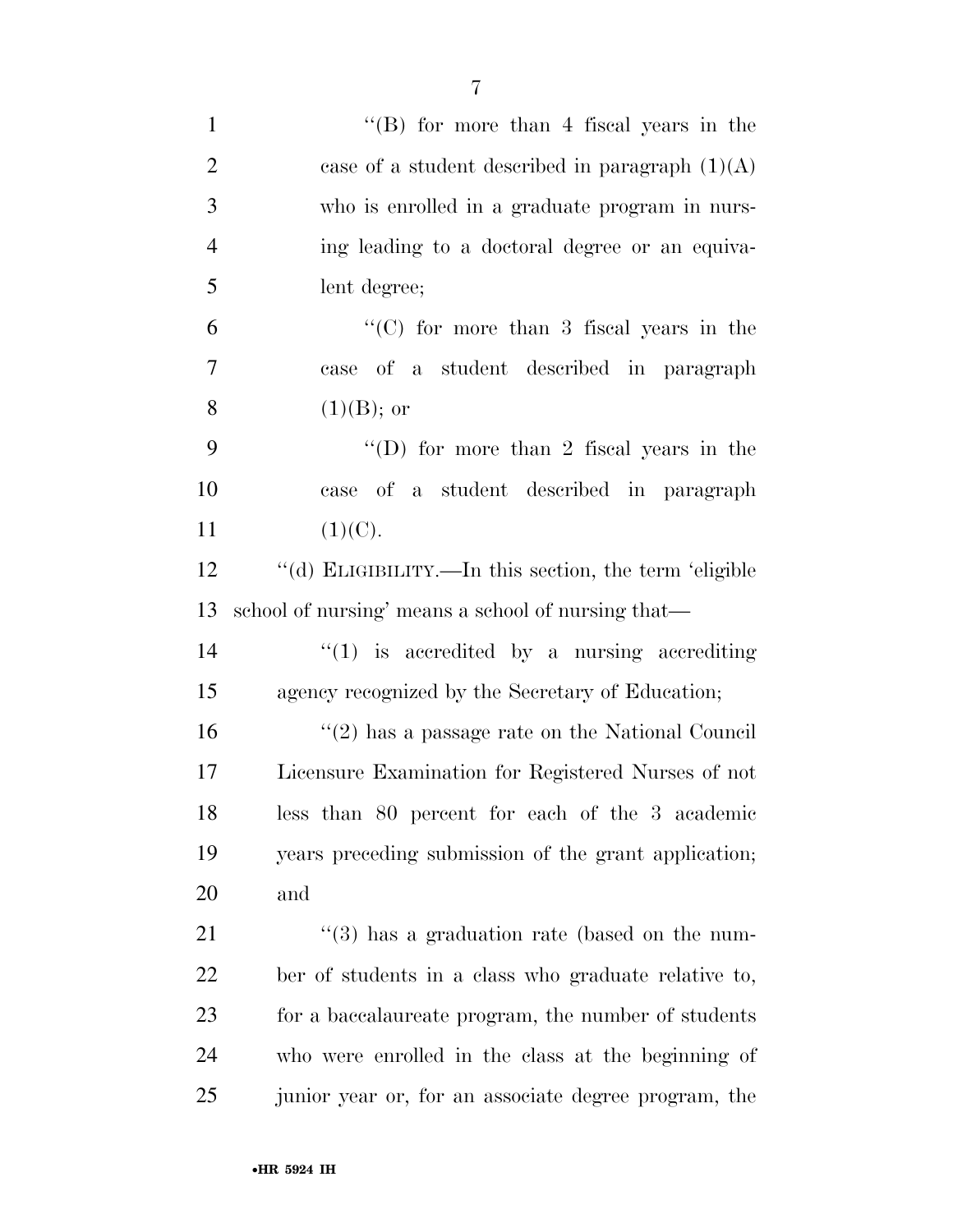number of students who were enrolled in the class at the end of the first year) of not less than 80 per- cent for each of the 3 academic years preceding sub-mission of the grant application.

 ''(e) REQUIREMENTS.—The Secretary may award a grant under this section to an eligible school of nursing only if the school gives assurances satisfactory to the Sec- retary that, for each academic year for which the grant is awarded, the school will comply with the following:

10 ''(1) The school will maintain a passage rate on the National Council Licensure Examination for Registered Nurses of not less than 80 percent.

 ''(2) The school will maintain a graduation rate 14 (as described in subsection  $(d)(3)$ ) of not less than 80 percent.

 $\frac{16}{2}(3)(A)$  Subject to subparagraphs (B) and (C), the first-year enrollment of full-time nursing stu- dents in the school will exceed such enrollment for the preceding academic year by 5 percent or 5 stu-dents, whichever is greater.

21 "(B) Subparagraph (A) shall not apply to the first academic year for which a school receives a grant under this section.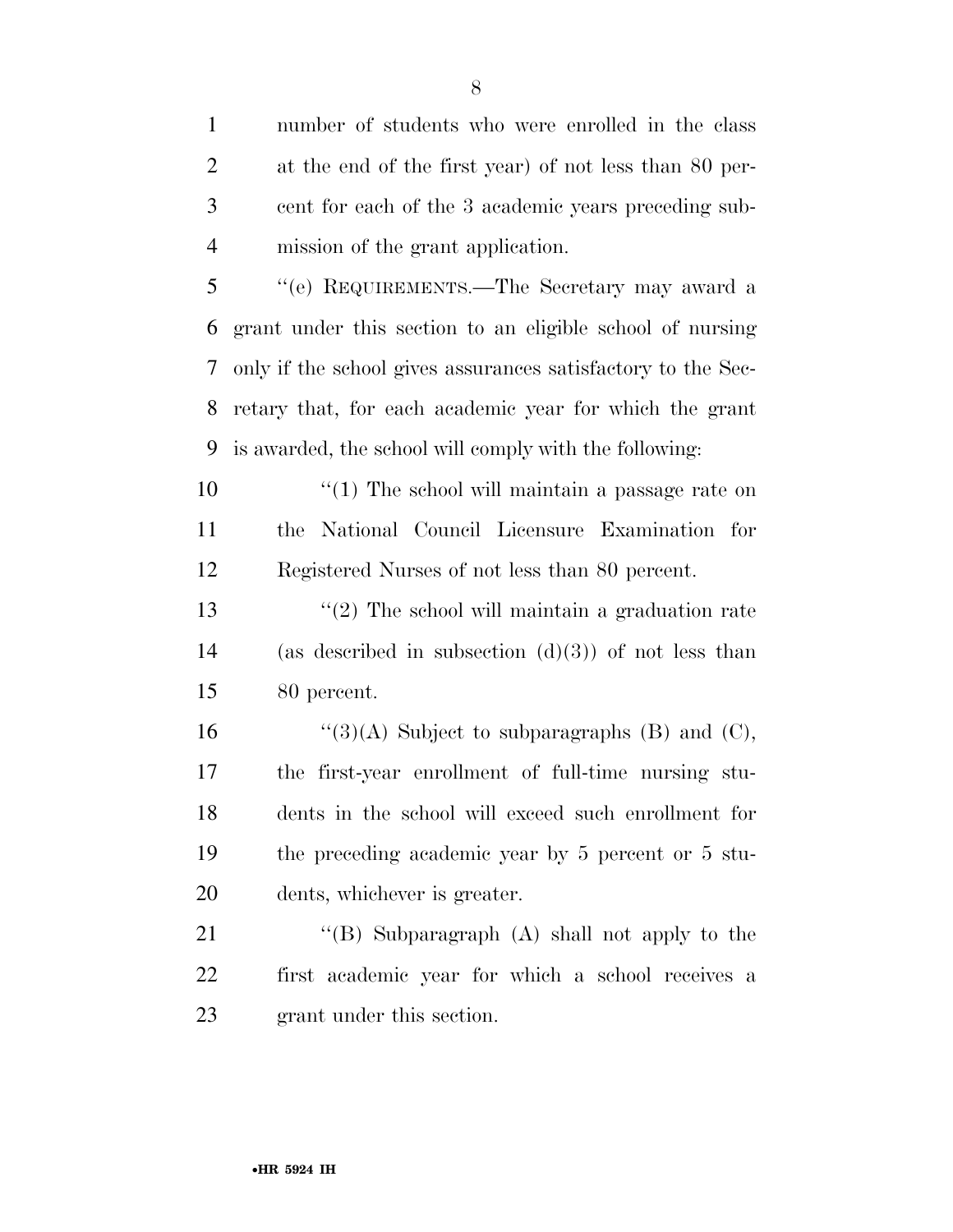| $\mathbf{1}$   | "(C) With respect to any academic year, the          |
|----------------|------------------------------------------------------|
| $\overline{2}$ | Secretary may waive application of subparagraph      |
| 3              | $(A)$ if—                                            |
| $\overline{4}$ | "(i) the physical facilities at the school in-       |
| 5              | volved limit the school from enrolling additional    |
| 6              | students; or                                         |
| $\overline{7}$ | "(ii) the school has increased enrollment in         |
| 8              | the school (as described in subparagraph (A))        |
| 9              | for each of the 2 preceding academic years.          |
| 10             | $((4)$ Not later than 1 year after receiving a       |
| 11             | grant under this section, the school will formulate  |
| 12             | and implement a plan to accomplish at least 2 of the |
| 13             | following:                                           |
| 14             | "(A) Establishing or significantly expand-           |
| 15             | ing an accelerated baccalaureate degree nursing      |
| 16             | program designed to graduate new nurses in 12        |
| 17             | to 18 months.                                        |
| 18             | $\lq\lq (B)$ Establishing<br>cooperative             |
| 19             | intradisciplinary education among schools of         |
| 20             | nursing with a view toward shared use of tech-       |
| 21             | nological resources, including information tech-     |
| 22             | nology.                                              |
| 23             | "(C) Establishing cooperative interdiscipli-         |
| 24             | nary training between schools of nursing and         |
| 25             | schools of allied health, medicine, dentistry, os-   |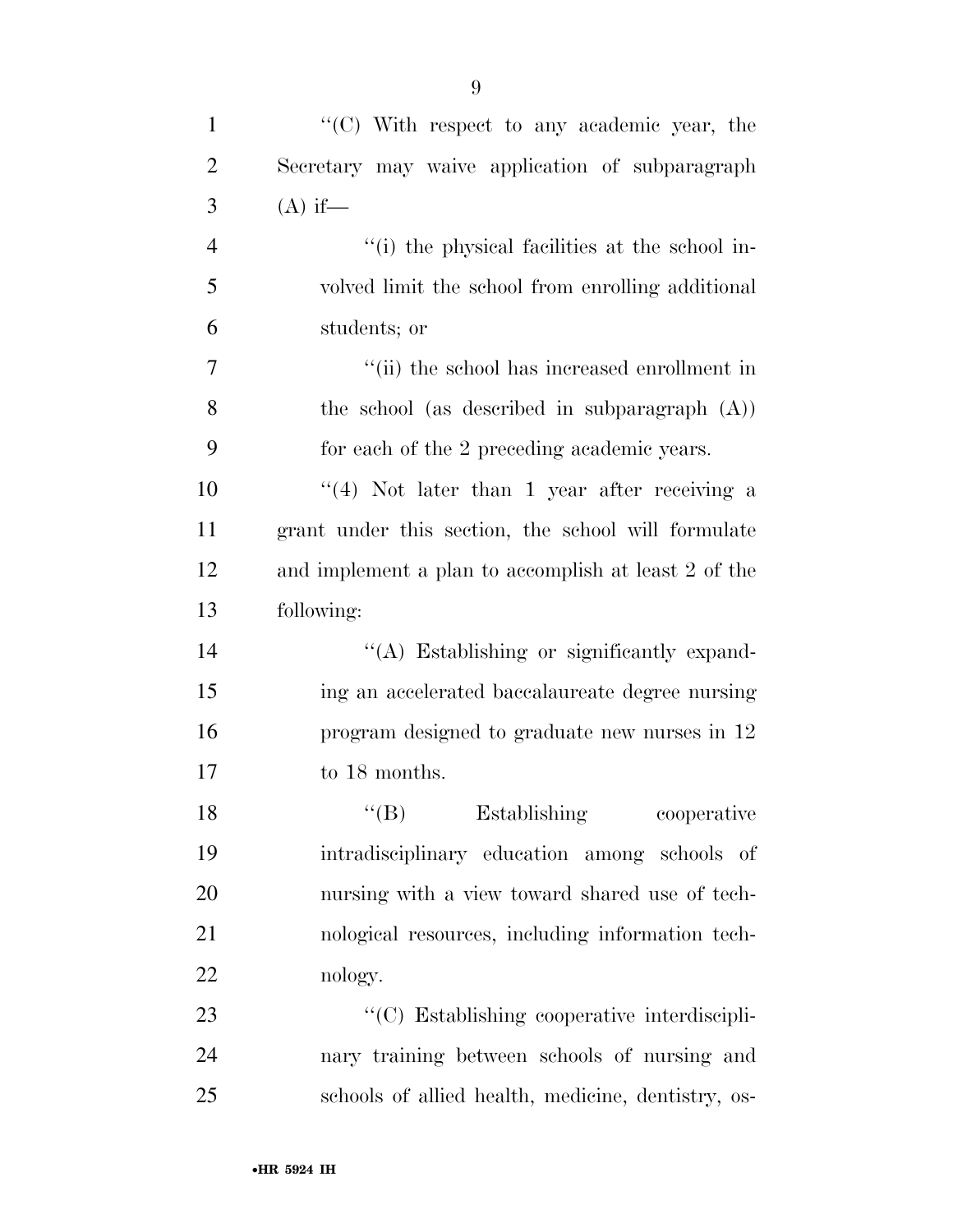| $\mathbf{1}$   | teopathy, optometry, podiatry, pharmacy, public   |
|----------------|---------------------------------------------------|
| $\overline{2}$ | health, or veterinary medicine, including train-  |
| 3              | ing for the use of the interdisciplinary team ap- |
| $\overline{4}$ | proach to the delivery of health services.        |
| 5              | "(D) Integrating core competencies on evi-        |
| 6              | dence-based practice, quality improvements, and   |
| 7              | patient-centered care.                            |
| 8              | "(E) Increasing admissions, enrollment,           |
| 9              | and retention of qualified individuals who are    |
| 10             | financially disadvantaged.                        |
| 11             | $``(F)$ Increasing enrollment of minority and     |
| 12             | diverse student populations.                      |
| 13             | "(G) Increasing enrollment of new grad-           |
| 14             | uate baccalaureate nursing students in graduate   |
| 15             | programs that educate nurse faculty members.      |
| 16             | "(H) Developing post-baccalaureate resi-          |
| 17             | dency programs to prepare nurses for practice     |
| 18             | in specialty areas where nursing shortages are    |
| 19             | most severe.                                      |
| 20             | "(I) Increasing integration of geriatric con-     |
| 21             | tent into the core curriculum.                    |
| 22             | "(J) Partnering with economically dis-            |
| 23             | advantaged communities to provide nursing         |
| 24             | education.                                        |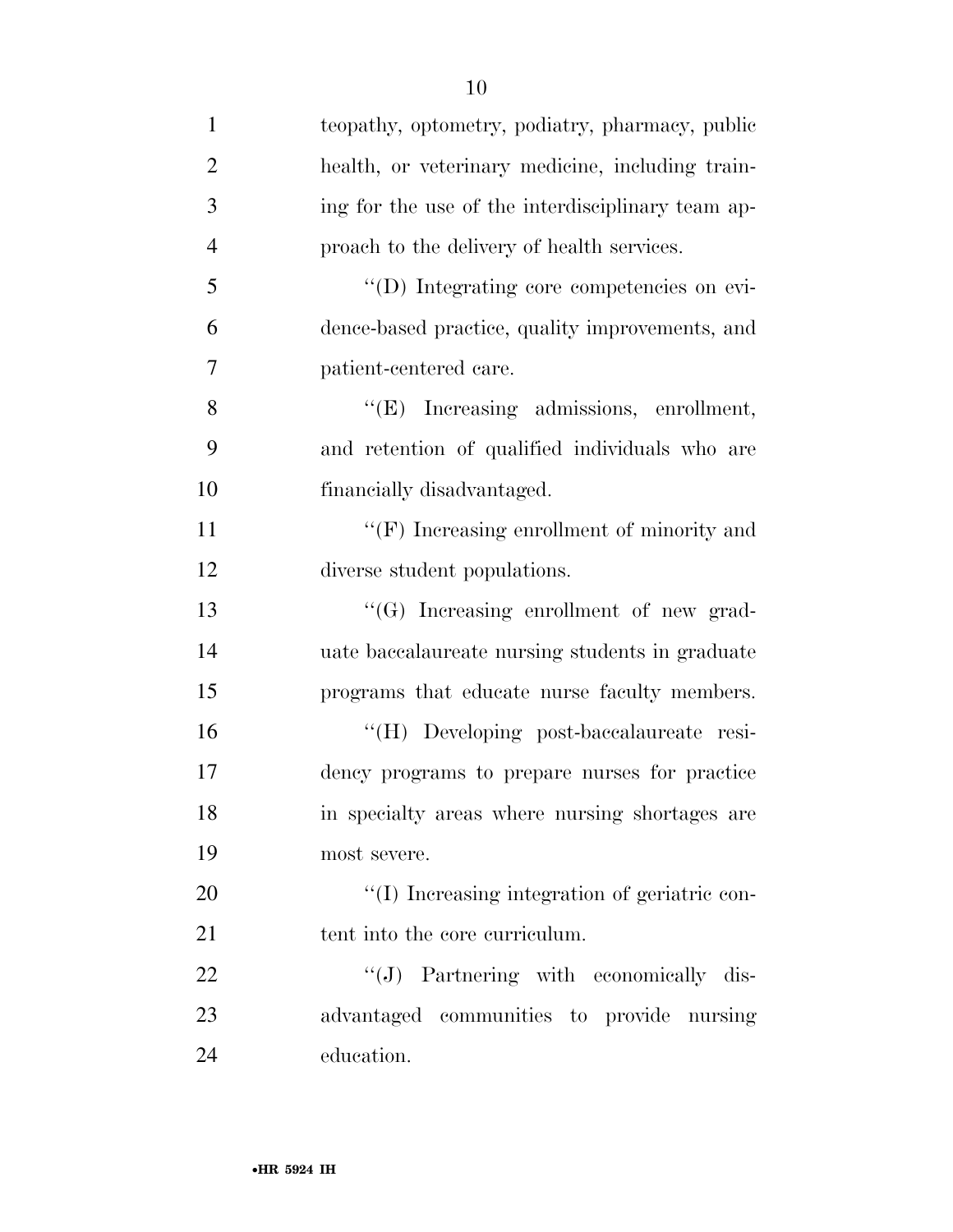1 ''(K) Expanding the ability of nurse man- aged health centers to provide clinical education training sites to nursing students.

4 ''(5) The school will submit an annual report to the Secretary that includes updated information on the school with respect to student enrollment, stu- dent retention, graduation rates, passage rates on the National Council Licensure Examination for Registered Nurses, the number of graduates em- ployed as nursing faculty or nursing care providers within 12 months of graduation, and the number of students who are accepted into graduate programs for further nursing education.

 ''(6) The school will allow the Secretary to make on-site inspections, and will comply with the Secretary's requests for information, to determine the extent to which the school is complying with the requirements of this section.

 ''(f) REPORTS TO CONGRESS.—The Secretary shall evaluate the results of grants under this section and sub-mit to Congress—

22 ''(1) not later than 18 months after the date of the enactment of this section, an interim report on such results; and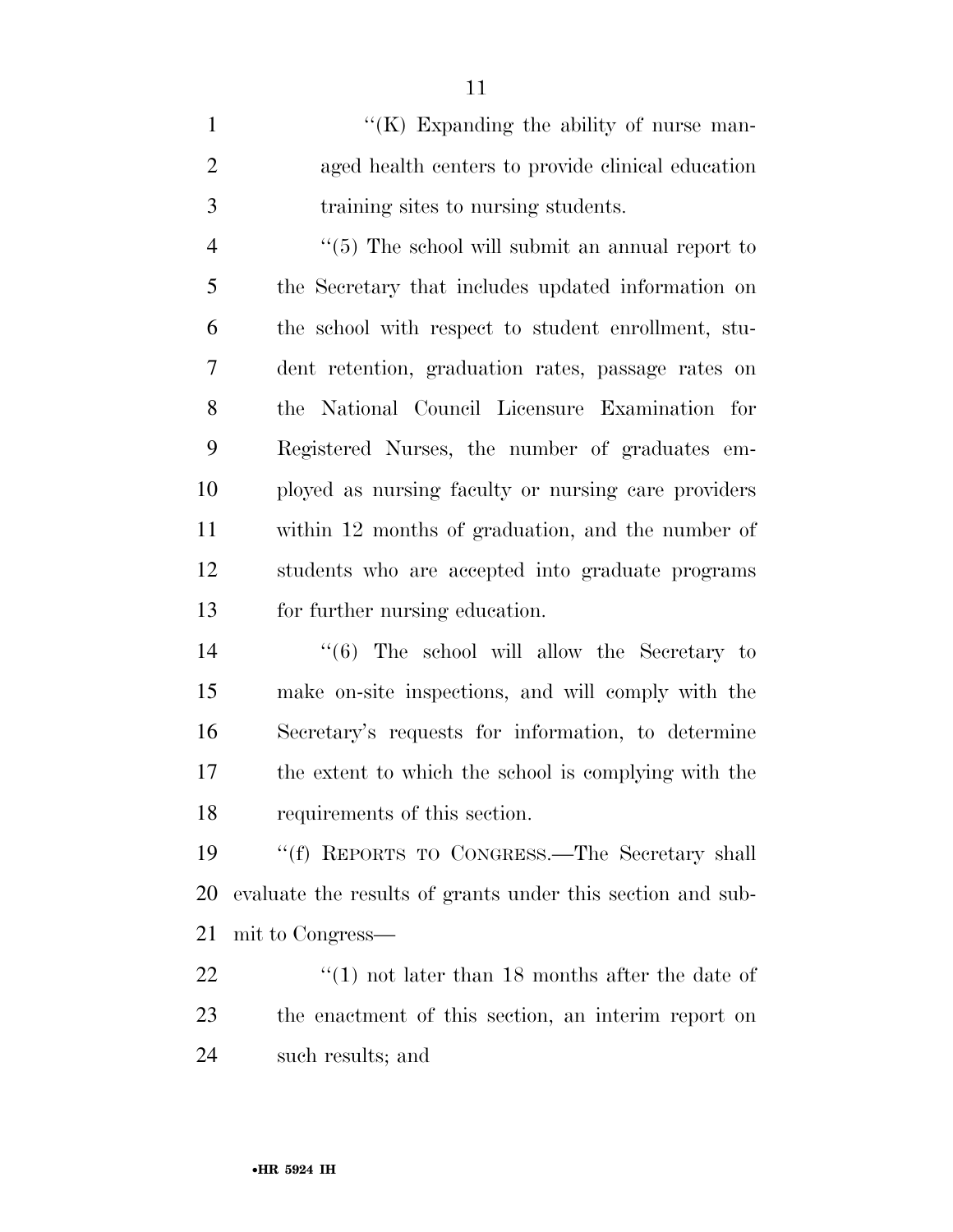1  $\frac{1}{2}$  not later than September 30, 2010, a final report on such results.

 ''(g) APPLICATION.—An eligible school of nursing seeking a grant under this section shall submit an applica- tion to the Secretary at such time, in such manner, and containing such information and assurances as the Sec-retary may require.

8 "(h) AUTHORIZATION OF APPROPRIATIONS.—In ad- dition to the amounts in the Domestic Nursing Enhance- ment Account, established under section 833, there are authorized to be appropriated such sums as may be nec-essary to carry out this section.

#### **''SEC. 833. DOMESTIC NURSING ENHANCEMENT ACCOUNT.**

 ''(a) ESTABLISHMENT.—There is established in the general fund of the Treasury a separate account which shall be known as the 'Domestic Nursing Enhancement Account.' Notwithstanding any other provision of law, there shall be deposited as offsetting receipts into the ac- count all fees collected under section 106(f) of the Amer- ican Competitiveness in the Twenty-first Century Act of 2000 (Public Law 106–313; 8 U.S.C. 1153 note). Nothing in this subsection shall prohibit the depositing of other moneys into the account established under this section.

24 "(b) USE OF FUNDS.—Amounts collected under sec-tion 106(f) of the American Competitiveness in the Twen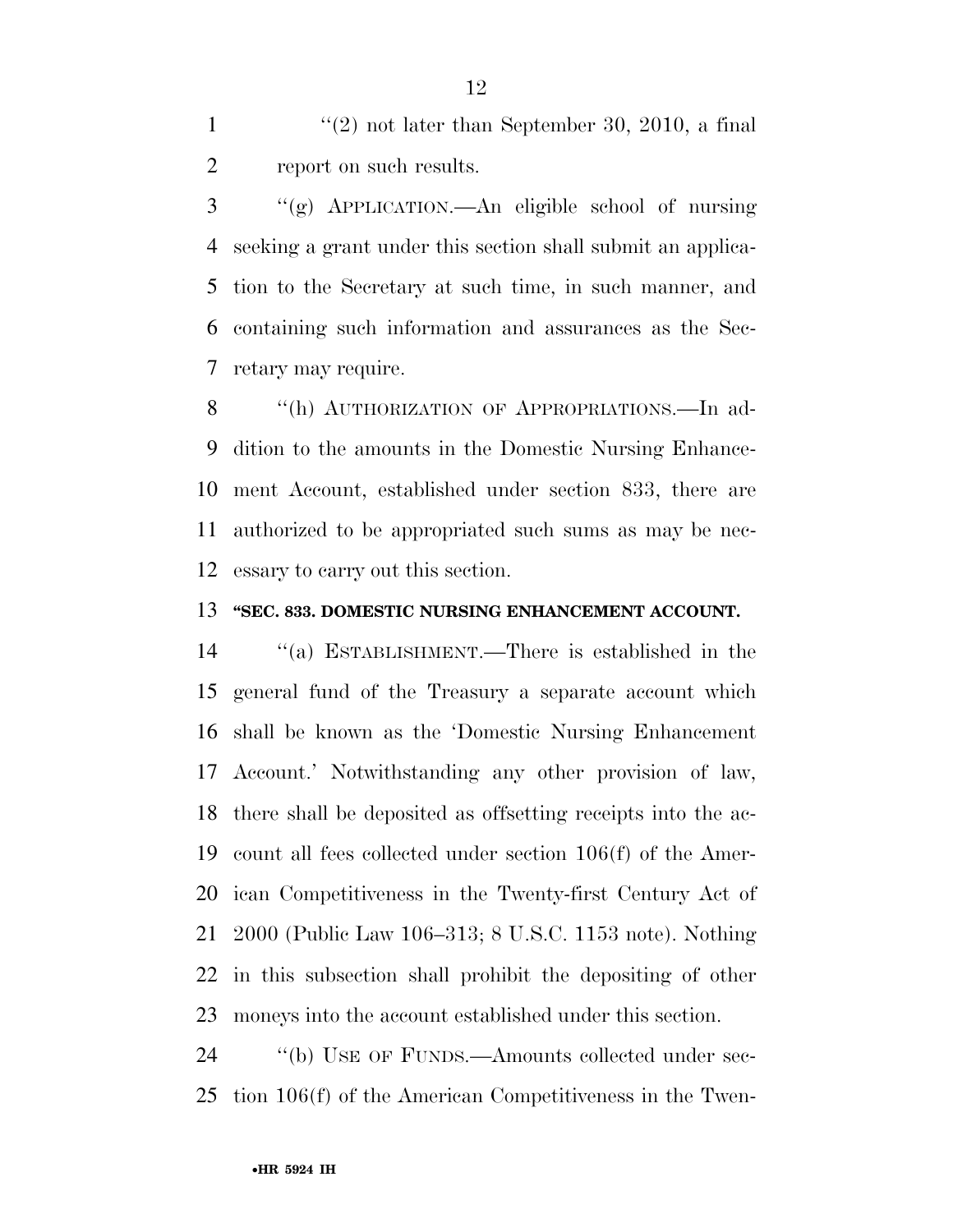ty-first Century Act of 2000, and deposited into the ac- count established under subsection (a) shall be used by the Secretary of Health and Human Services to carry out section 832. Such amounts shall be available for obligation only to the extent, and in the amount, provided in advance in appropriations Acts. Such amounts are authorized to remain available until expended.''.

8 (c) GLOBAL HEALTH CARE COOPERATION.—

 (1) IN GENERAL.—Title III of the Immigration and Nationality Act (8 U.S.C. 1401 et seq.) is amended by inserting after section 317 the fol-lowing:

**''SEC. 317A. TEMPORARY ABSENCE OF ALIENS PROVIDING** 

# **HEALTH CARE IN DEVELOPING COUNTRIES.**

15 "(a) In GENERAL.—Notwithstanding any other pro- vision of this Act, the Secretary of Homeland Security shall allow an eligible alien and the spouse or child of such alien to reside in a candidate country during the period that the eligible alien is working as a physician or other health care worker in a candidate country. During such period the eligible alien and such spouse or child shall be considered—

23 ''(1) to be physically present and residing in the United States for purposes of naturalization under 25 section 316(a); and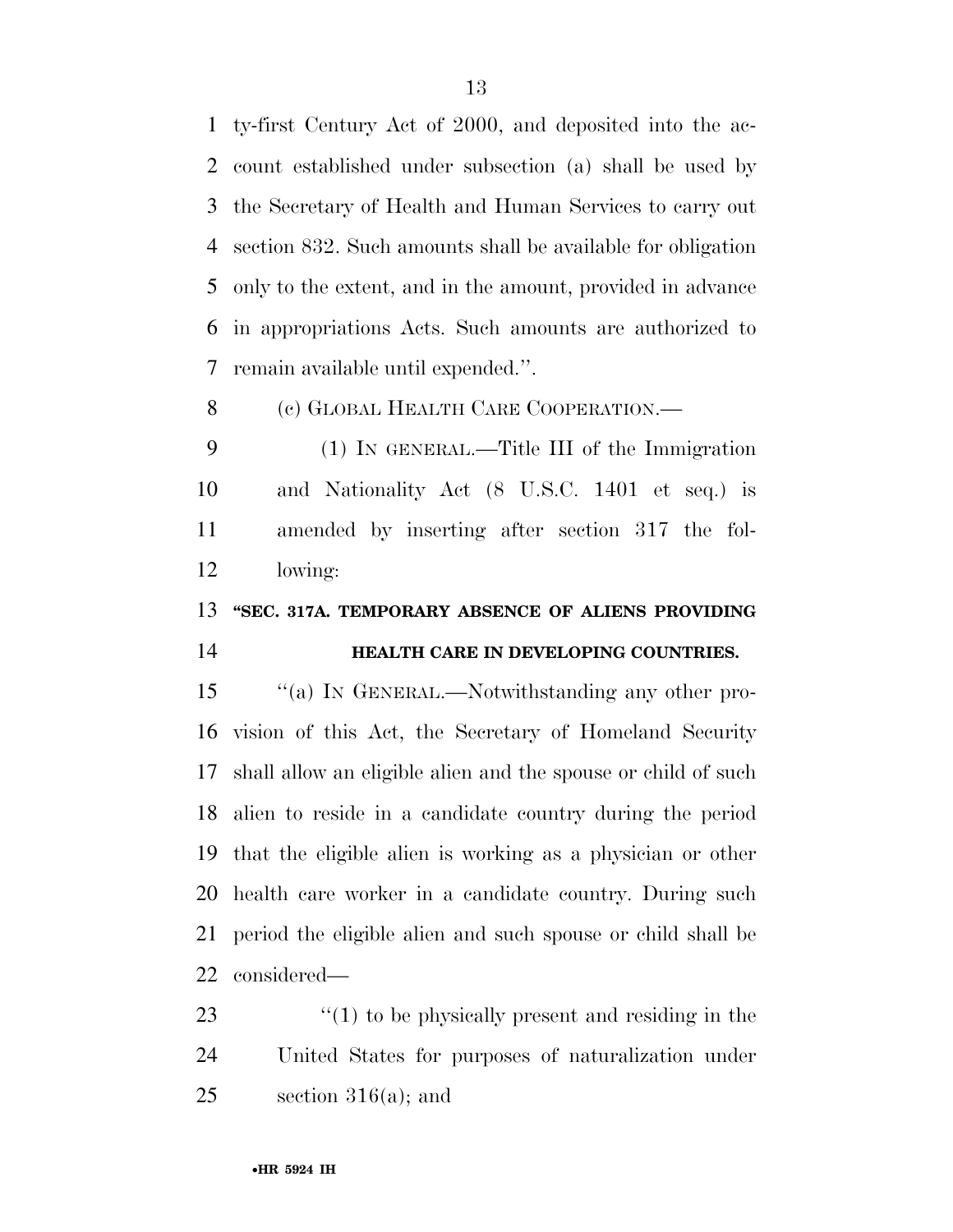| $\mathbf{1}$   | $\cdot\cdot(2)$ to meet the continuous residency require- |
|----------------|-----------------------------------------------------------|
| $\overline{2}$ | ments under section $316(b)$ .                            |
| 3              | "(b) DEFINITIONS.—In this section:                        |
| $\overline{4}$ | "(1) CANDIDATE COUNTRY.—The term 'can-                    |
| 5              | didate country' means a country that the Secretary        |
| 6              | of State determines to be—                                |
| 7              | $\lq\lq$ eligible for assistance from the Inter-          |
| 8              | national Development Association, in which the            |
| 9              | per capita income of the country is equal to or           |
| 10             | less than the historical ceiling of the Inter-            |
| 11             | national Development Association for the appli-           |
| 12             | cable fiscal year, as defined by the International        |
| 13             | Bank for Reconstruction and Development;                  |
| 14             | "(B) classified as a lower middle income                  |
| 15             | country in the then most recent edition of the            |
| 16             | World Development Report for Reconstruction               |
| 17             | and Development published by the International            |
| 18             | Bank for Reconstruction and Development and               |
| 19             | having an income greater than the historical              |
| 20             | ceiling for International Development Associa-            |
| 21             | tion eligibility for the applicable fiscal year; or       |
| 22             | "(C) qualified to be a candidate country                  |
| 23             | due to special circumstances, including natural           |
| 24             | disasters or public health emergencies.                   |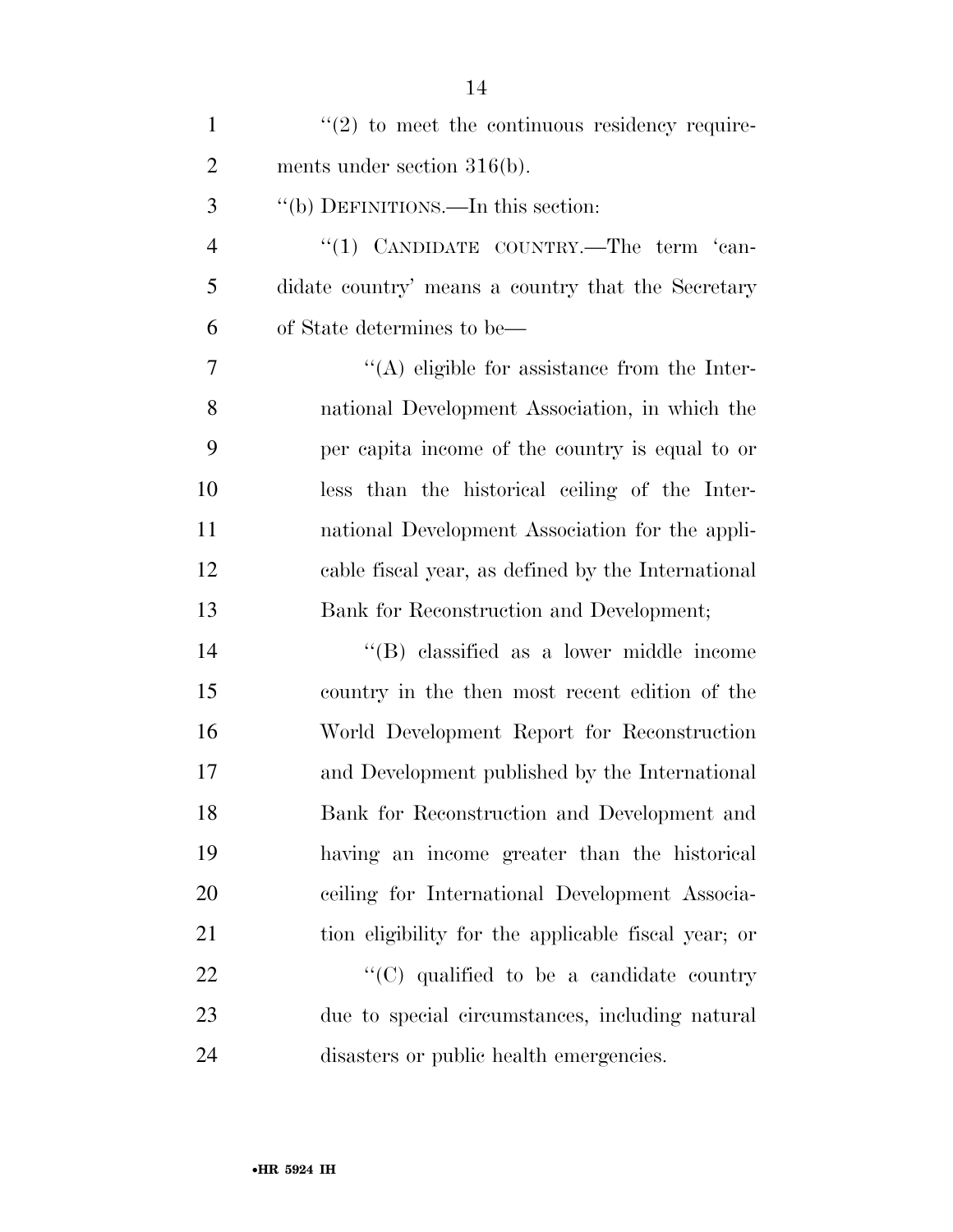''(A) has been lawfully admitted to the United States for permanent residence; and ''(B) is a physician or other healthcare worker. ''(c) CONSULTATION.—The Secretary of Homeland Security shall consult with the Secretary of State in car- rying out this section. ''(d) PUBLICATION.—The Secretary of State shall publish— 12 ''(1) not later than 180 days after the date of the enactment of this section, a list of candidate countries; 15 ''(2) an updated version of the list required by paragraph (1) not less often than once each year; and  $\frac{1}{3}$  an amendment to the list required by

 paragraph (1) at the time any country qualifies as a candidate country due to special circumstances 21 under subsection  $(b)(1)(C)$ .".

### 22 (2) RULEMAKING.

23 (A) REQUIREMENT.—Not later than 180 days after the date of the enactment of this Act, the Secretary of Homeland Security shall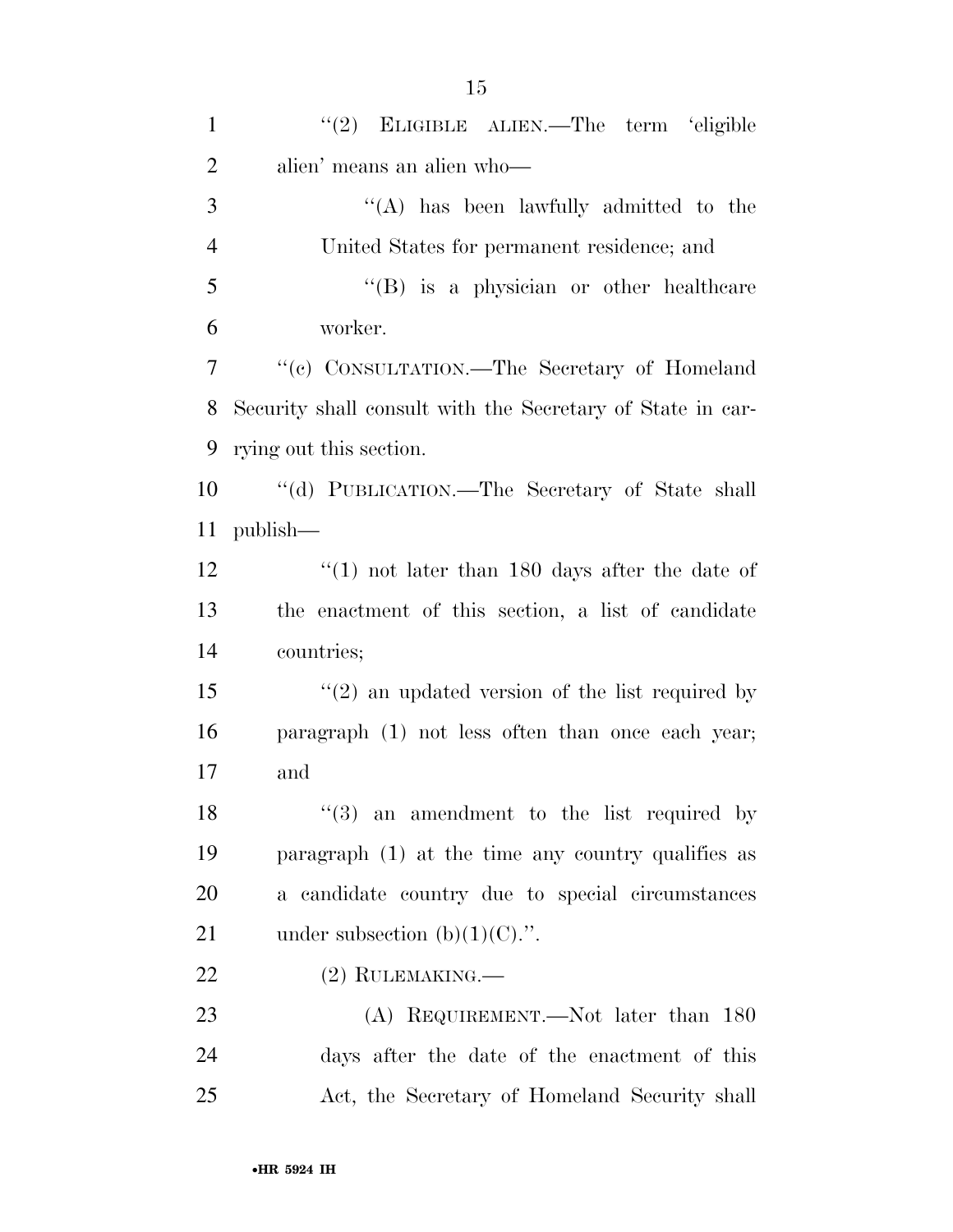| $\mathbf{1}$   | promulgate regulations to carry out the amend-  |
|----------------|-------------------------------------------------|
| $\overline{2}$ | ments made by this subsection.                  |
| 3              | (B) CONTENT.—The regulations promul-            |
| $\overline{4}$ | gated pursuant to paragraph (1) shall—          |
| 5              | (i) permit an eligible alien (as defined        |
| 6              | in section 317A of the Immigration and          |
| 7              | Nationality Act, as added by paragraph          |
| 8              | $(1)$ ) and the spouse or child of the eligible |
| 9              | alien to reside in a foreign country to work    |
| 10             | as a physician or other healthcare worker       |
| 11             | as described in subsection (a) of such sec-     |
| 12             | tion 317A for not less than a 12-month pe-      |
| 13             | riod and not more than a 24-month period,       |
| 14             | and shall permit the Secretary to extend        |
| 15             | such period for an additional period not to     |
| 16             | exceed 12 months, if the Secretary deter-       |
| 17             | mines that such country has a continuing        |
| 18             | for such a physician or other<br>need           |
| 19             | healthcare worker;                              |
| 20             | (ii) provide for the issuance of docu-          |
| 21             | ments by the Secretary to such eligible         |
| 22             | alien, and such spouse or child, if appro-      |
| 23             | priate, to demonstrate that such eligible       |
| 24             | alien, and such spouse or child, if appro-      |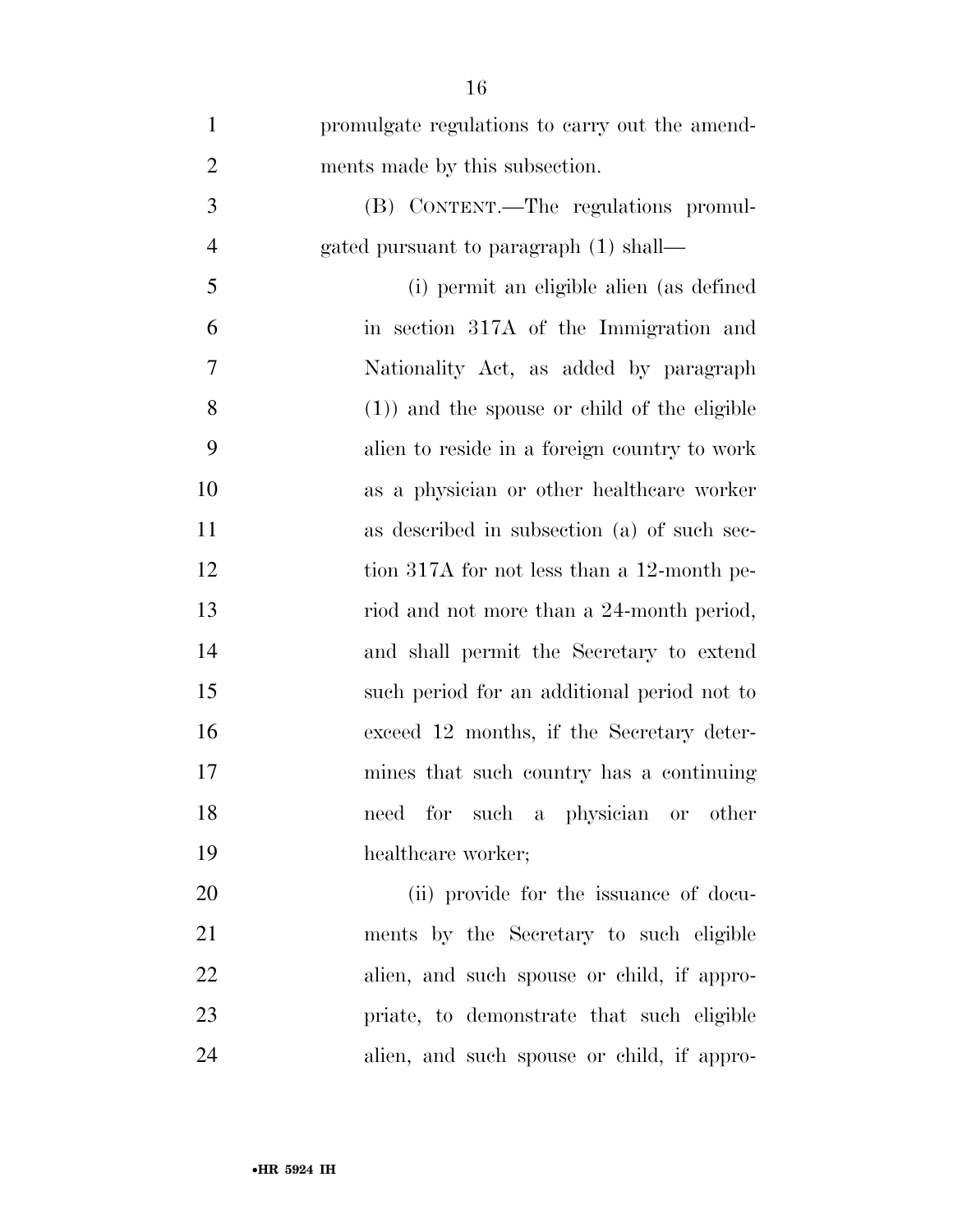| $\mathbf{1}$   | priate, is authorized to reside in such                  |
|----------------|----------------------------------------------------------|
| $\overline{2}$ | country under such section 317A; and                     |
| 3              | (iii) provide for an expedited process                   |
| $\overline{4}$ | through which the Secretary shall review                 |
| 5              | applications for such an eligible alien to re-           |
| 6              | side in a foreign country pursuant to sub-               |
| 7              | section (a) of such section $317A$ if the Sec-           |
| 8              | retary of State determines a country is a                |
| 9              | candidate country pursuant to subsection                 |
| 10             | $(b)(1)(C)$ of such section 317A.                        |
| 11             | <b>(3)</b><br>TECHNICAL AND CONFORMING AMEND-            |
| 12             | MENTS.-                                                  |
| 13             | DEFINITION.-Section<br>(A)                               |
| 14             | $101(a)(13)(C)(ii)$ of the Immigration and Na-           |
| 15             | tionality Act (8 U.S.C. 1101(a)(13)(C)(ii)) is           |
| 16             | amended by adding at the end the following:              |
| 17             | "except in the case of an eligible alien, or the         |
| 18             | spouse or child of such alien, who is authorized         |
| 19             | to be absent from the United States under sec-           |
| 20             | tion $317A$ ,".                                          |
| 21             | (B) DOCUMENTARY REQUIREMENTS.-Sec-                       |
| 22             | tion 211(b) of such Act $(8 \text{ U.S.C. } 1181(b))$ is |
| 23             | amended by inserting ", including an eligible            |
| 24             | alien authorized to reside in a foreign country          |
| 25             | under section 317A and the spouse or child of            |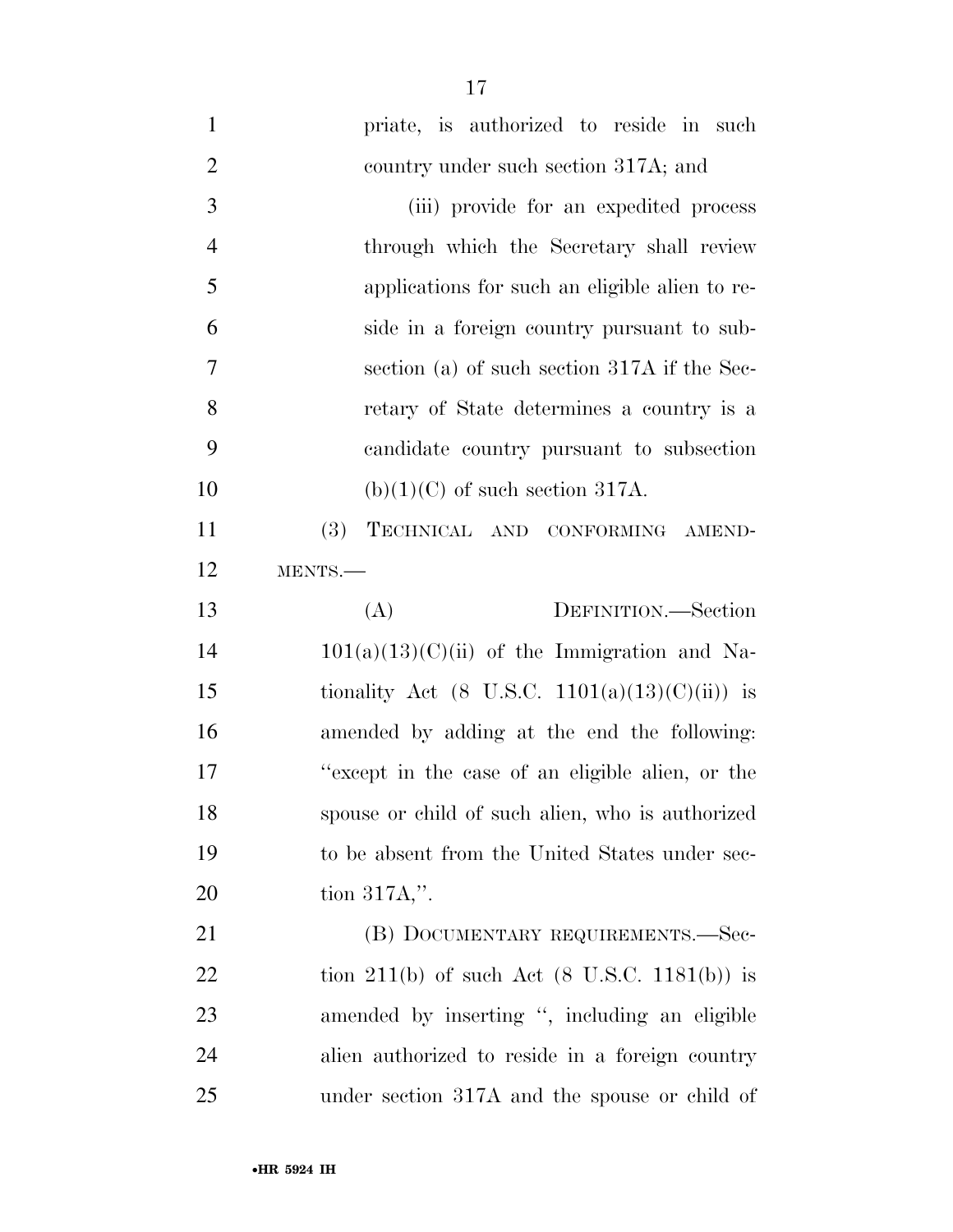such eligible alien, if appropriate,'' after ''101(a)(27)(A),''.

 (C) INELIGIBLE ALIENS.—Section 4 212(a)(7)(A)(i)(I) of such Act (8 U.S.C. 5 1182(a)(7)(A)(i)(I)) is amended by inserting ''other than an eligible alien authorized to re- side in a foreign country under section 317A and the spouse or child of such eligible alien, if 9 appropriate," after "Act,".

 (D) CLERICAL AMENDMENT.—The table of contents of such Act is amended by inserting after the item relating to section 317 the fol-lowing:

''Sec. 317A. Temporary absence of aliens providing health care in developing countries.''.

 (4) AUTHORIZATION OF APPROPRIATIONS.— There are authorized to be appropriated to U.S. Citizenship and Immigration Services such sums as may be necessary to carry out this subsection and the amendments made by this subsection.

(d) ATTESTATION BY HEALTH CARE WORKERS.—

 (1) ATTESTATION REQUIREMENT.—Section  $21 \qquad 212(a)(5)$  of the Immigration and Nationality Act (8) 22 U.S.C.  $1182(a)(5)$  is amended by adding at the end the following: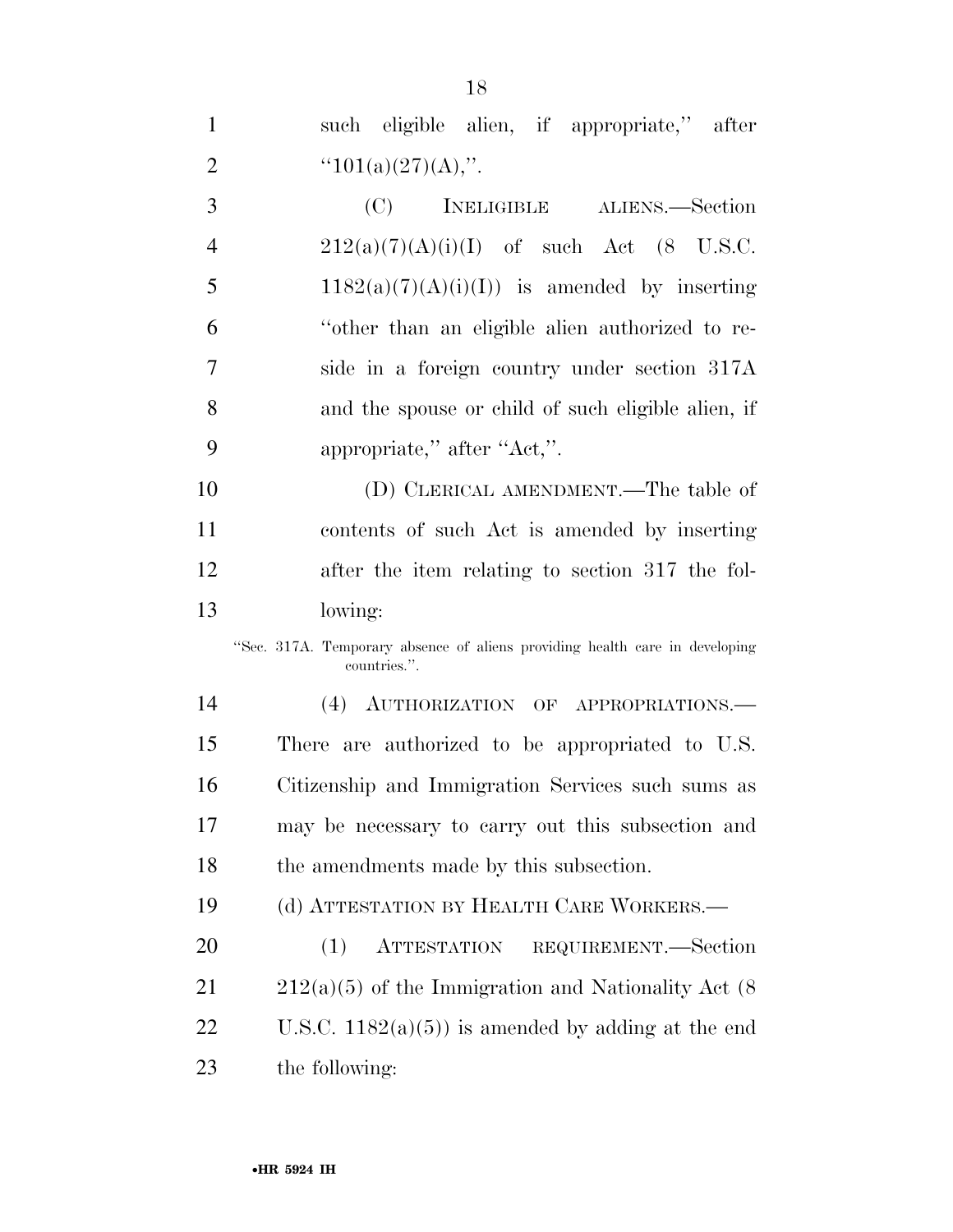|                     |  |  | $\lq\lq(E)$ HEALTH CARE WORKERS WITH |  |
|---------------------|--|--|--------------------------------------|--|
| OTHER OBLIGATIONS.— |  |  |                                      |  |

3 "(i) In GENERAL.—An alien who seeks to enter the United States for the purpose of performing labor as a physician or other health care worker is inadmissible unless the alien submits to the Secretary of Homeland Security or the Secretary of State, as appropriate, an attestation that the alien is not seeking to enter the United States for such purpose during any period 12 in which the alien has an outstanding obli- gation to the government of the alien's country of origin or the alien's country of residence.

16 "(ii) OBLIGATION DEFINED.—In this subparagraph, the term 'obligation' means an obligation incurred as part of a valid, voluntary individual agreement in which the alien received financial assistance to defray the costs of education or training to 22 qualify as a physician or other health care worker in consideration for a commitment to work as a physician or other health care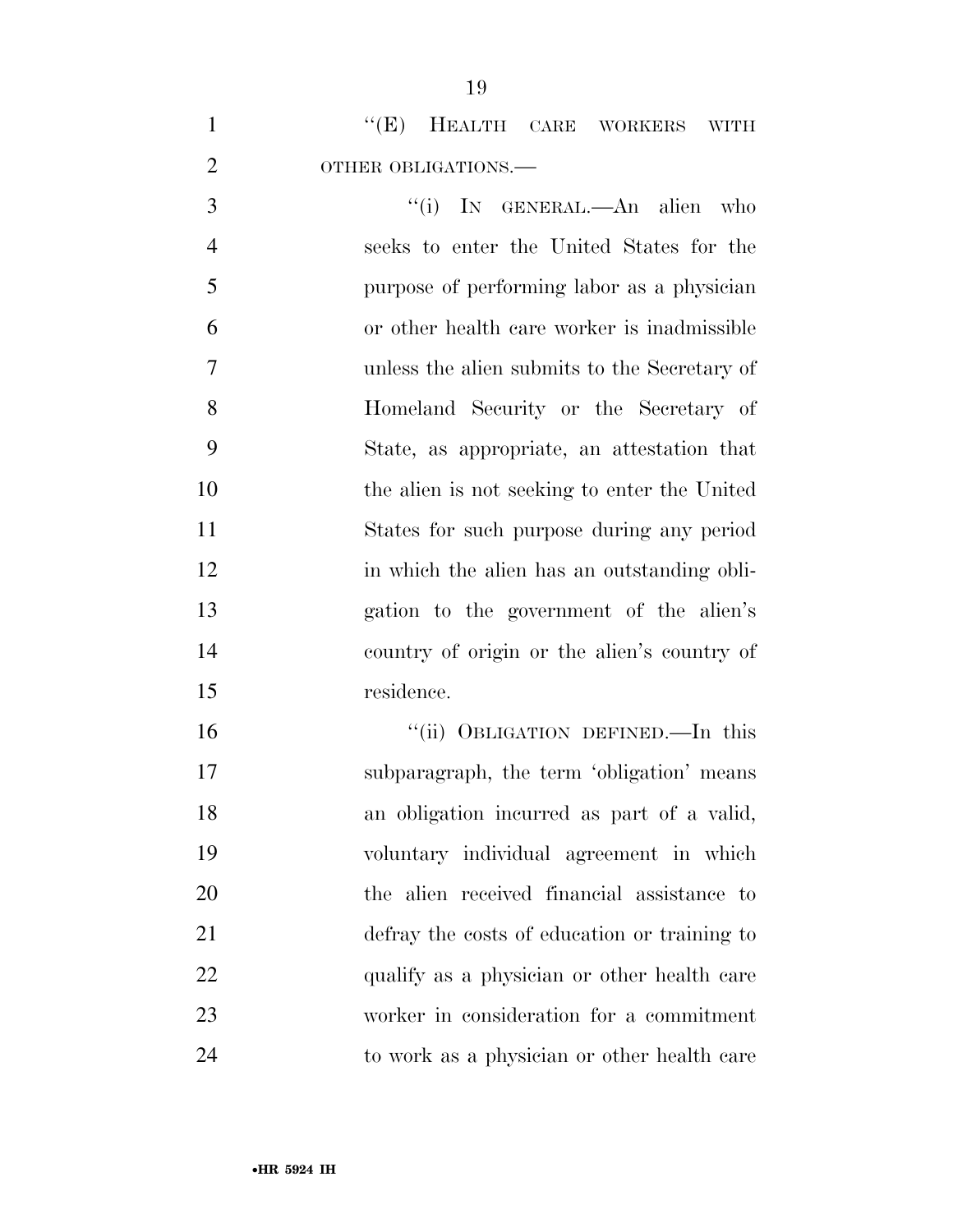- worker in the alien's country of origin or 2 the alien's country of residence. 3 "(iii) WAIVER.—The Secretary of Homeland Security may waive a finding of inadmissibility under clause (i) if the Sec- retary determines that— 7  $''(I)$  the obligation was incurred by coercion or other improper means; 9 ''(II) the alien and the govern- ment of the country to which the alien has an outstanding obligation have reached a valid, voluntary agreement, pursuant to which the alien's obliga- tion has been deemed satisfied, or the alien has shown to the satisfaction of 16 the Secretary that the alien has been unable to reach such an agreement because of coercion or other improper means; or 20  $\frac{1}{20}$  the obligation should not 21 be enforced due to other extraordinary circumstances, including undue hard- ship that would be suffered by the 24 alien in the absence of a waiver.".
- (2) EFFECTIVE DATE; APPLICATION.—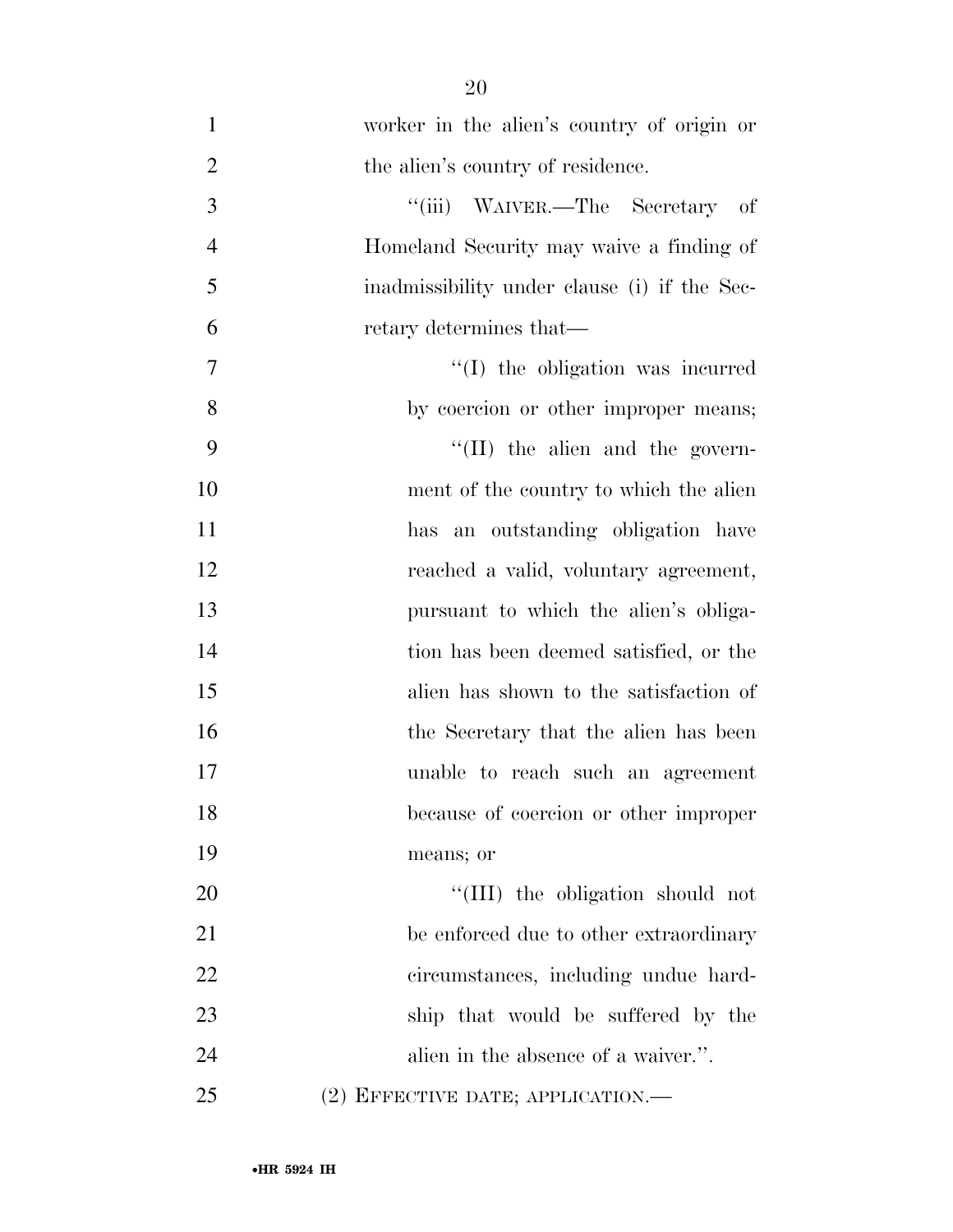| $\mathbf{1}$   | (A) EFFECTIVE DATE.—The amendment                    |
|----------------|------------------------------------------------------|
| $\overline{2}$ | made by paragraph $(1)$ shall take effect on the     |
| 3              | date that is 180 days after the date of the en-      |
| $\overline{4}$ | actment of this Act.                                 |
| 5              | (B) APPLICATION BY THE SECRETARY.                    |
| 6              | Not later than the effective date described in       |
| 7              | subparagraph (A), the Secretary of Homeland          |
| 8              | Security shall begin to carry out subparagraph       |
| 9              | (E) of section $212(a)(5)$ of the Immigration        |
| 10             | and Nationality Act, as added by paragraph           |
| 11             | $(1)$ , including the requirement for the attesta-   |
| 12             | tion and the granting of a waiver described in       |
| 13             | clause (iii) of such subparagraph $(E)$ , regard-    |
| 14             | less of whether regulations to implement such        |
| 15             | subparagraph have been promulgated.                  |
| 16             | SEC. 3. NURSE TRAINING AND RETENTION DEMONSTRA-      |
| 17             | TION GRANT ACT OF 2008.                              |
| 18             | (a) FINDINGS.—Congress makes the following find-     |
| 19             | ings:                                                |
| 20             | (1) America's healthcare system depends on an        |
| 21             | adequate supply of trained nurses to deliver quality |
| 22             | patient care.                                        |
| 23             | $(2)$ Over the next 15 years, this shortage is ex-   |
| 24             | pected to grow significantly. The Health Resources   |
| 25             | and Services Administration has projected that by    |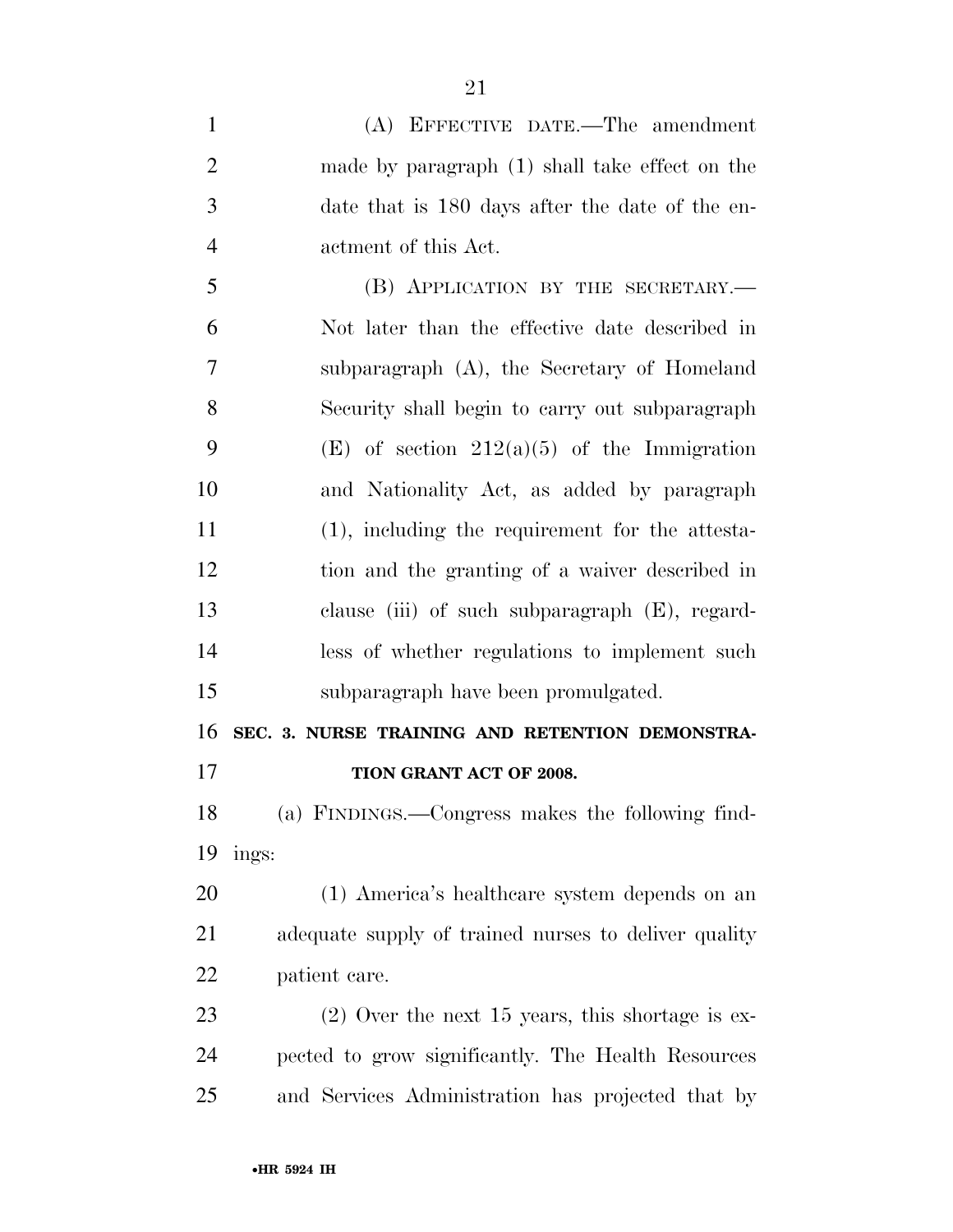| $\mathbf{1}$   | 2020, there will be a shortage of nurses in every     |
|----------------|-------------------------------------------------------|
| $\overline{2}$ | State and that overall only 64 percent of the de-     |
| 3              | mand for nurses will be satisfied, with a shortage of |
| $\overline{4}$ | $1,016,900$ nurses nationally.                        |
| 5              | (3) To avert such a shortage, today's network         |
| 6              | of healthcare workers should have access to edu-      |
| 7              | cation and support from their employers to partici-   |
| 8              | pate in educational and training opportunities.       |
| 9              | (4) With the appropriate education and sup-           |
| 10             | port, incumbent healthcare workers and incumbent      |
| 11             | bedside nurses are untapped sources which can meet    |
| 12             | these needs and address the nursing shortage and      |
| 13             | provide quality care as the American population       |
| 14             | ages.                                                 |
| 15             | (b) PURPOSES OF GRANT PROGRAM.—It is the pur-         |
| 16             | pose of this section to authorize grants to-          |
| 17             | (1) address the projected shortage of nurses by       |
| 18             | funding comprehensive programs to create a career     |
| 19             | ladder to nursing (including Certified Nurse Assist-  |
| <b>20</b>      | ants, Licensed Practical Nurses, Licensed Vocational  |
| 21             | Nurses, and Registered Nurses) for incumbent ancil-   |
| 22             | lary healthcare workers;                              |
| 23             | (2) increase the capacity for educating nurses        |
| 24             | by increasing both nurse faculty and clinical oppor-  |

tunities through collaborative programs between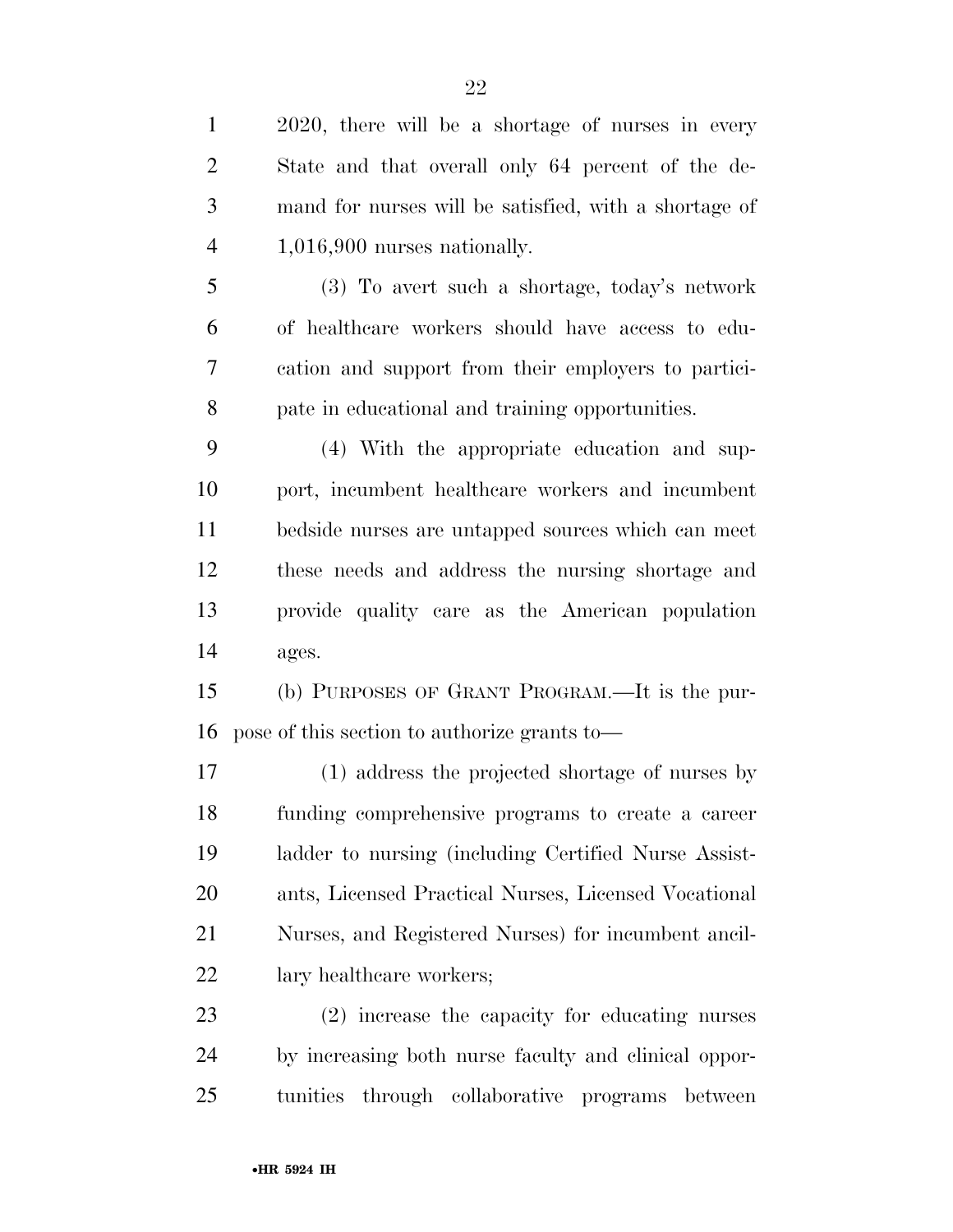staff nurse organizations, healthcare providers, and accredited schools of nursing; and

 (3) provide training programs through edu- cation and training organizations jointly adminis- tered by healthcare providers and healthcare labor organizations or other organizations representing staff nurses and frontline healthcare workers, work- ing in collaboration with accredited schools of nurs-ing and academic institutions.

 (c) GRANTS.—Not later than 6 months after the date of enactment of this Act, the Secretary of Labor (referred to in this section as the ''Secretary'') shall establish a partnership grant program to award grants to eligible en- tities to carry out comprehensive programs to provide edu- cation to nurses and create a pipeline to nursing for in- cumbent ancillary healthcare workers who wish to advance their careers, and to otherwise carry out the purposes of this section.

 (d) ELIGIBLE ENTITIES.—To be eligible to receive a grant under this section an entity shall—

(1) be—

 (A) a healthcare entity that is jointly ad- ministered by a healthcare employer and a labor union representing the healthcare employees of the employer and that carries out activities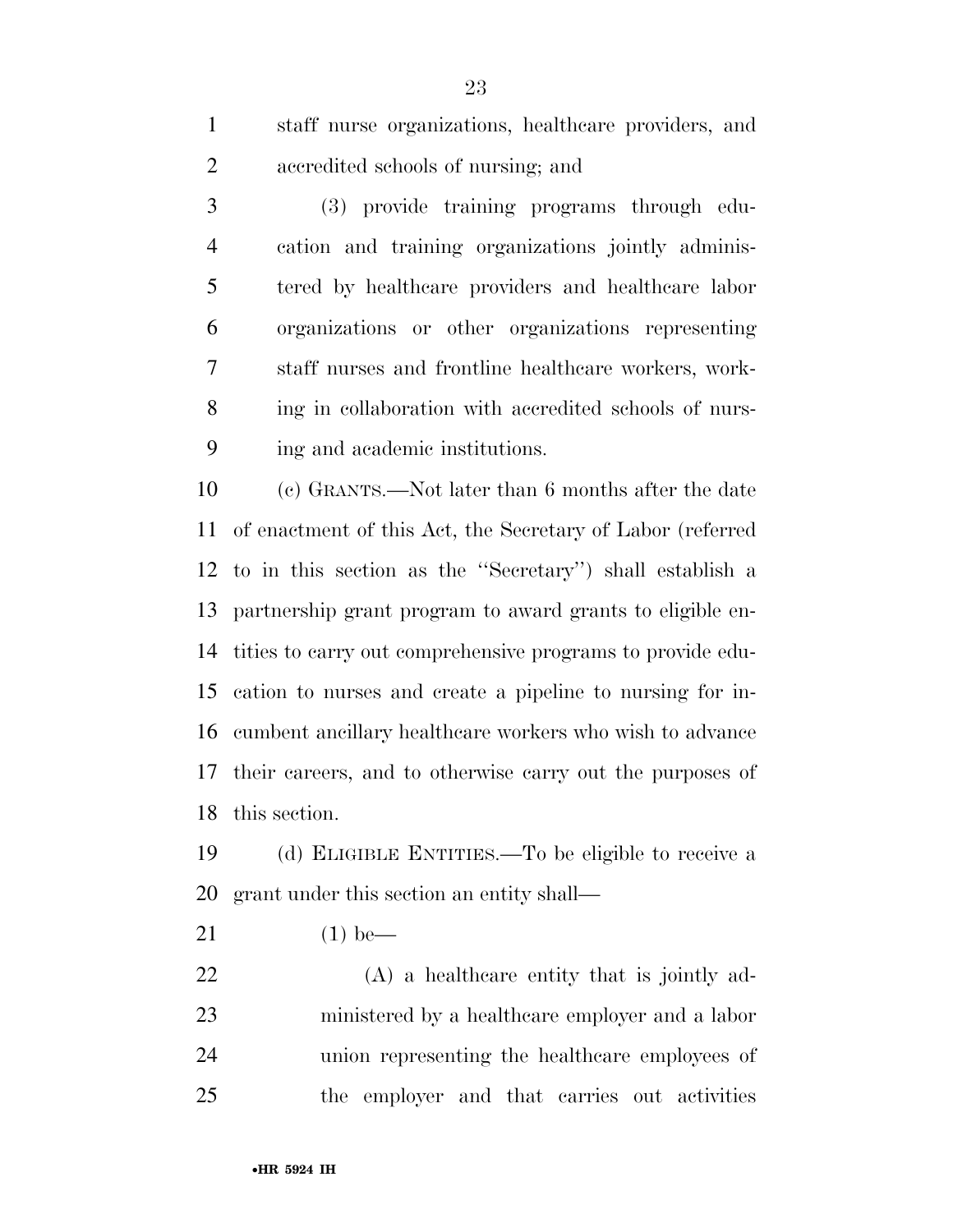| $\mathbf{1}$   | using labor management training funds as pro-   |
|----------------|-------------------------------------------------|
| $\overline{2}$ | vided for under section 302 of the Labor-Man-   |
| 3              | agement Relations Act, 1947 (18 U.S.C.          |
| $\overline{4}$ | $186(c)(6)$ ;                                   |
| 5              | (B) an entity that operates a training pro-     |
| 6              | gram that is jointly administered by—           |
| $\overline{7}$ | (i) one or more healthcare providers            |
| 8              | or facilities, or a trade association of        |
| 9              | healthcare providers; and                       |
| 10             | (ii) one or more organizations which            |
| 11             | represent the interests of direct care          |
| 12             | healthcare workers or staff nurses and in       |
| 13             | which the direct care healthcare workers or     |
| 14             | staff nurses have direct input as to the        |
| 15             | leadership of the organization; or              |
| 16             | (C) a State training partnership program        |
| 17             | that consists of non-profit organizations that  |
| 18             | include equal participation from industry, in-  |
| 19             | cluding public or private employers, and labor  |
| 20             | organizations including joint labor-management  |
| 21             | training programs, and which may include rep-   |
| 22             | resentatives from local governments, worker in- |
| 23             | vestment agency one-stop career centers, com-   |
| 24             | munity based organizations, community col-      |
| 25             | leges, and accredited schools of nursing; and   |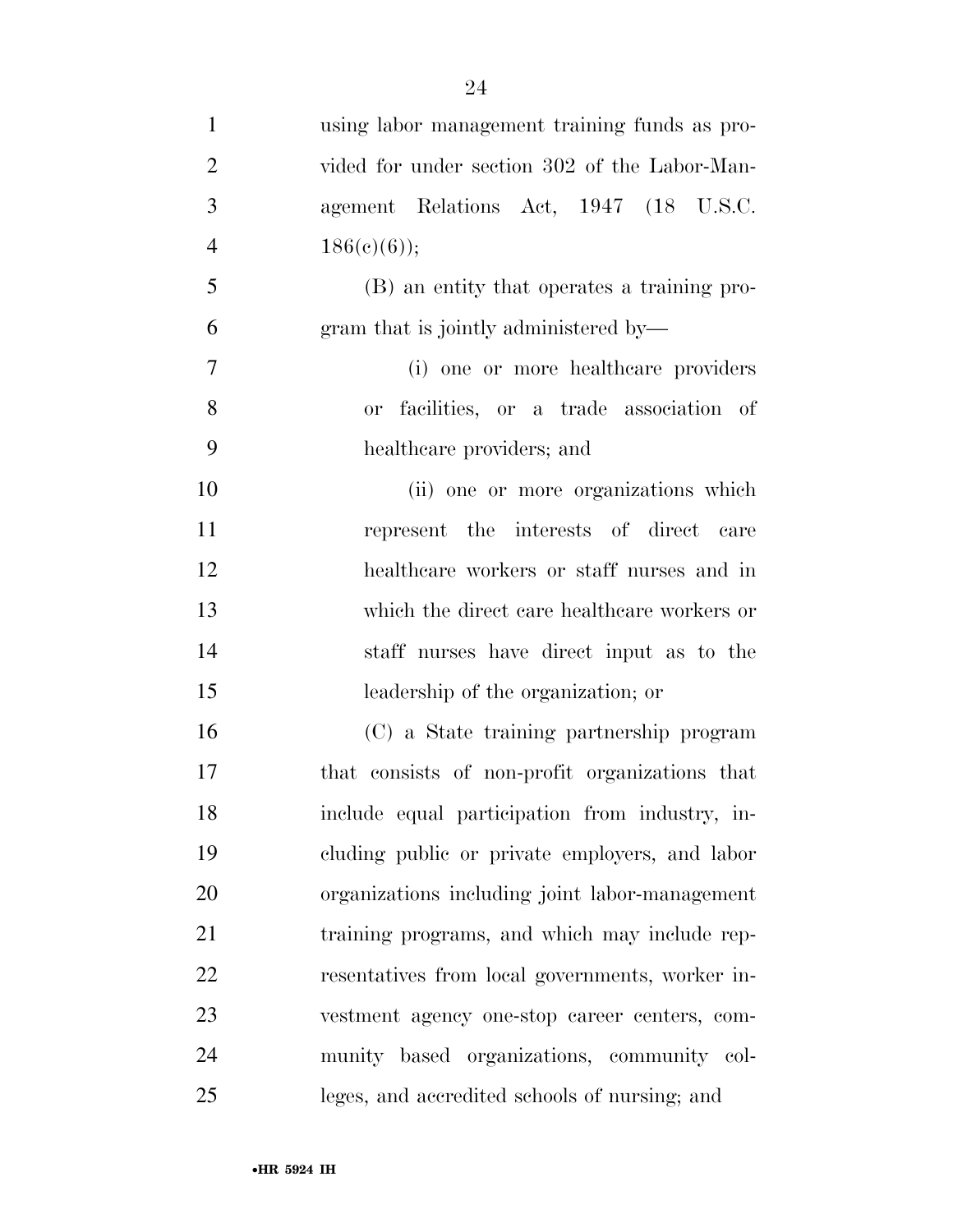| $\mathbf{1}$   | (2) submit to the Secretary an application at             |
|----------------|-----------------------------------------------------------|
| $\overline{2}$ | such time, in such manner, and containing such in-        |
| 3              | formation as the Secretary may require.                   |
| $\overline{4}$ | (e) ADDITIONAL REQUIREMENTS FOR HEALTHCARE                |
| 5              | EMPLOYER DESRRIBED IN SUBSECTION (d).—To be eligi-        |
| 6              | ble for a grant under this section, a healthcare employer |
| 7              | described in subsection (d) shall demonstrate—            |
| 8              | (1) an established program within their facility          |
| 9              | to encourage the retention of existing nurses;            |
| 10             | $(2)$ it provides wages and benefits to its nurses        |
| 11             | that are competitive for its market or that have been     |
| 12             | collectively bargained with a labor organization; and     |
| 13             | (3) support for programs funded under this sec-           |
| 14             | tion through 1 or more of the following:                  |
| 15             | (A) The provision of paid leave time and                  |
| 16             | health<br>continued<br>coverage to<br>incumbent           |
| 17             | healthcare workers to allow their participation           |
| 18             | in nursing career ladder programs, including              |
| 19             | Certified Nurse Assistants, Licensed Practical            |
| 20             | Nurses, Licensed Vocational Nurses, and Reg-              |

istered Nurses.

 (B) Contributions to a joint labor-manage- ment or other jointly administered training fund which administers the program involved.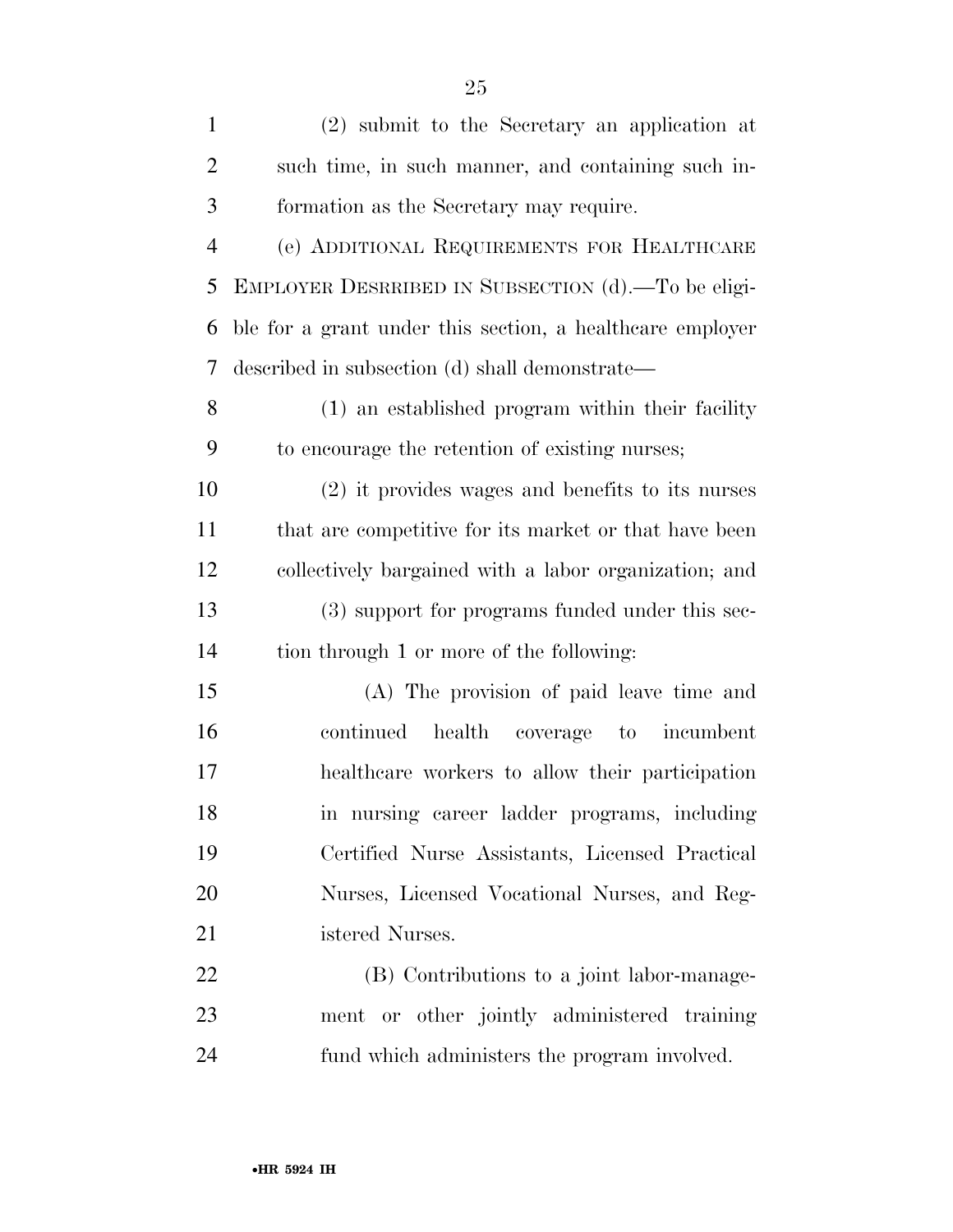| $\mathbf{1}$   | (C) The provision of paid release time, in-        |
|----------------|----------------------------------------------------|
| $\overline{2}$ | centive compensation, or continued health cov-     |
| 3              | erage to staff nurses who desire to work full- or  |
| $\overline{4}$ | part-time in a faculty position.                   |
| 5              | (D) The provision of paid release time for         |
| 6              | staff nurses to enable them to obtain a bachelor   |
| 7              | of science in nursing degree, other advanced       |
| 8              | nursing degrees, specialty training, or certifi-   |
| 9              | cation program.                                    |
| 10             | (E) The payment of tuition assistance to           |
| 11             | incumbent healthcare workers.                      |
| 12             | (f) OTHER REQUIREMENTS.—                           |
| 13             | (1) MATCHING REQUIREMENT.—                         |
| 14             | (A) IN GENERAL.—The Secretary may not              |
| 15             | make a grant under this section unless the ap-     |
| 16             | plicant involved agrees, with respect to the costs |
| 17             | to be incurred by the applicant in carrying out    |
| 18             | the program under the grant, to make available     |
| 19             | non-Federal contributions (in cash or in kind      |
| 20             | under subparagraph $(B)$ toward such costs in      |
| 21             | an amount equal to not less than \$1 for each      |
| 22             | \$1 of Federal funds provided in the grant. Such   |
| 23             | contributions may be made directly or through      |
| 24             | donations from public or private entities, or      |
| 25             | may be provided through the cash equivalent of     |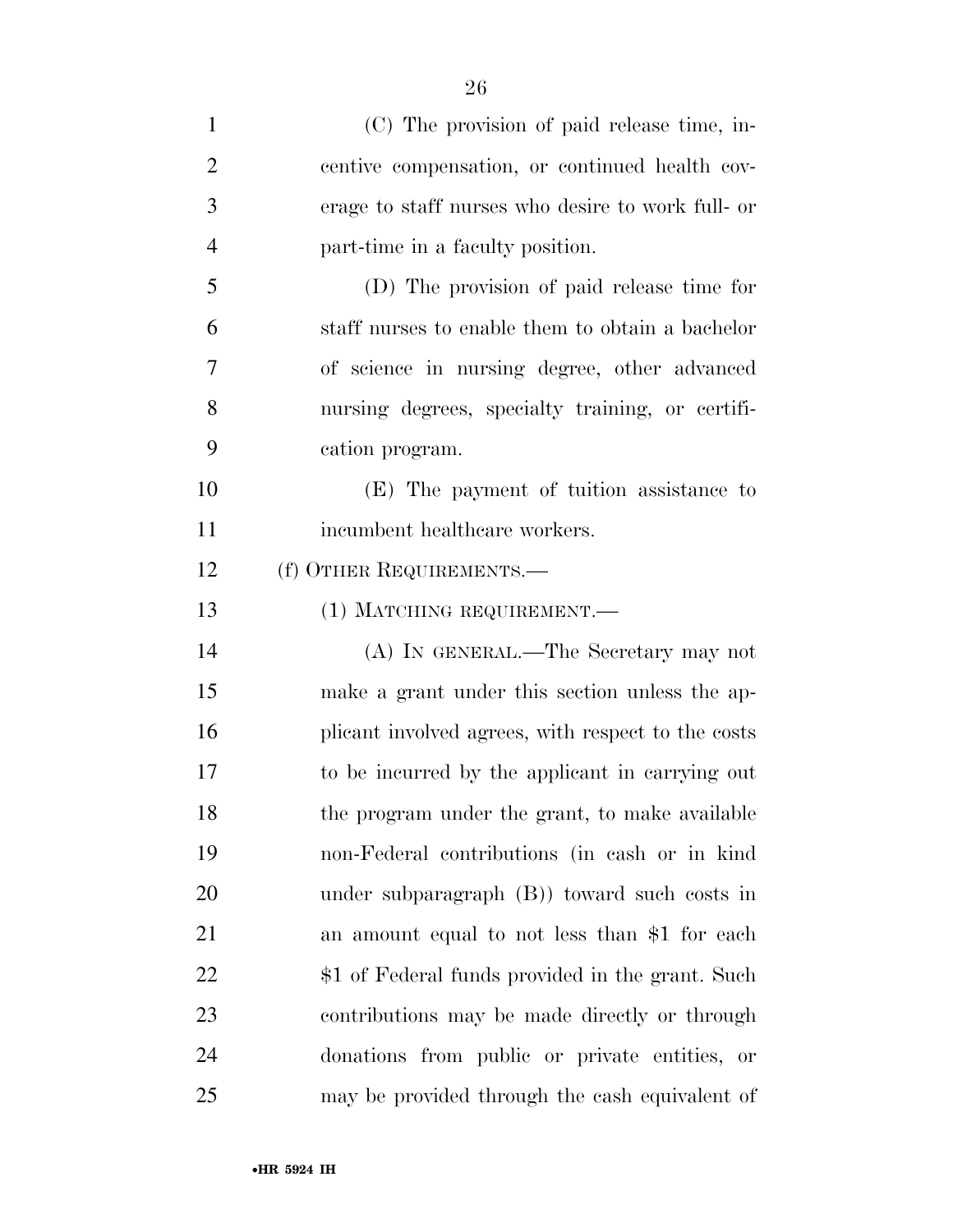paid release time provided to incumbent worker students.

**(B) DETERMINATION OF AMOUNT OF NON-** FEDERAL CONTRIBUTION.—Non-Federal con- tributions required in subparagraph (A) may be in cash or in kind (including paid release time), fairly evaluated, including equipment or services (and excluding indirect or overhead costs).

 (C) SUPPLEMENT, NOT SUPPLANT.— Funds made available under this section shall supplement, and not supplant, resources dedi- cated by an entity, or other Federal, State, or localfunds available to carry out activities de-scribed in this section.

 (2) REQUIRED COLLABORATION.—Entities car- rying out or overseeing programs carried out with assistance provided under this section shall dem- onstrate collaboration with accredited schools of nursing which may include community colleges and other academic institutions providing associate, bachelor's, or advanced nursing degree programs or specialty training or certification programs.

 (g) ACTIVITES.—Amounts awarded to an entity under a grant under this section shall be used for the fol-lowing: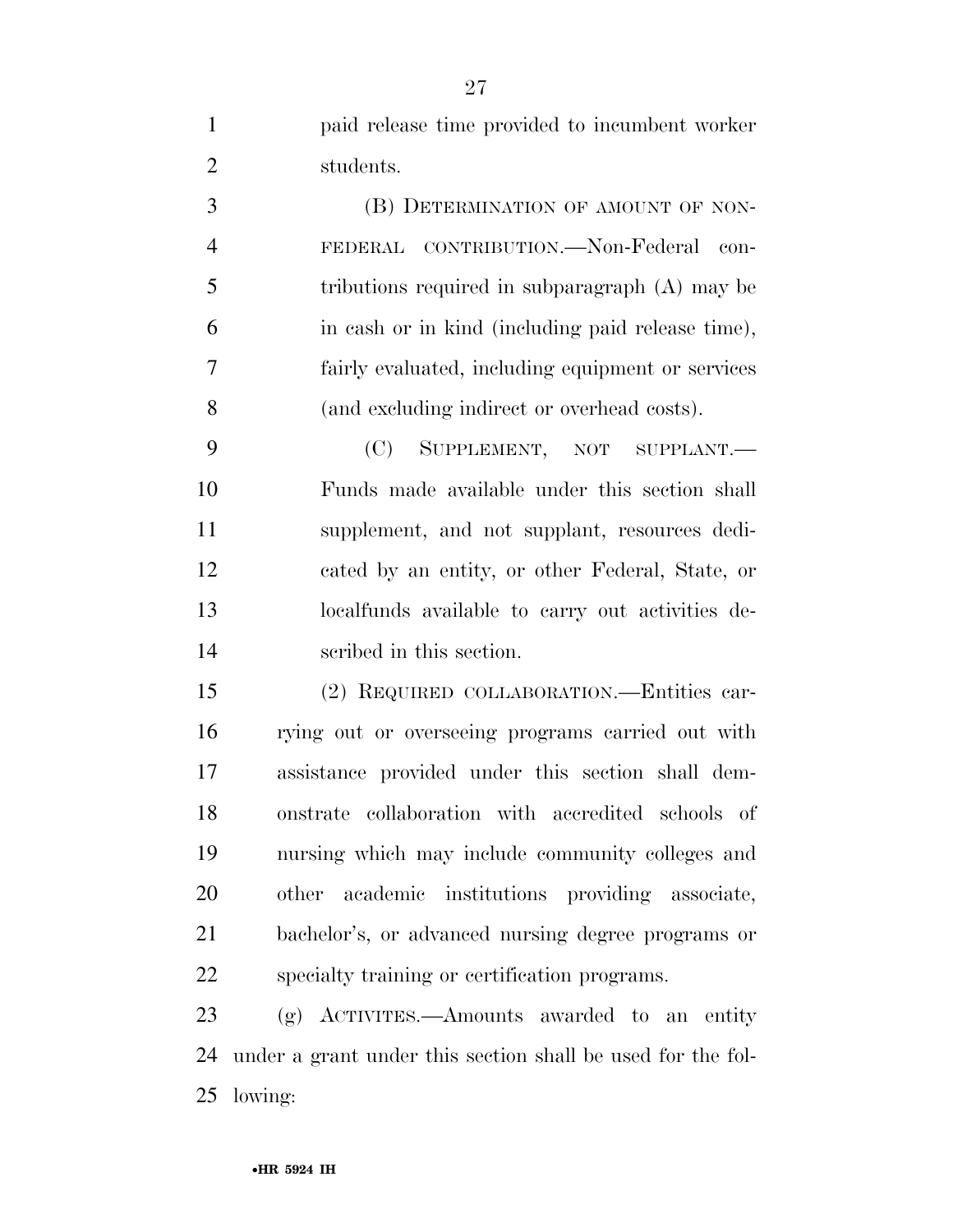| $\mathbf{1}$   | (1) To carry out programs that provide edu-          |
|----------------|------------------------------------------------------|
| $\overline{2}$ | cation and training to establish nursing career lad- |
| 3              | ders to educate incumbent healthcare workers to be-  |
| $\overline{4}$ | come nurses (including Certified Nurse Assistants,   |
| 5              | Licensed Practical Nurses, Licensed Vocational       |
| 6              | Nurses, and Registered Nurses). Such programs        |
| 7              | shall include one or more of the following:          |
| 8              | (A) Preparing incumbent workers to return            |
| 9              | to the classroom through English as a second         |
| 10             | language education, GED education, precollege        |
| 11             | counseling, college preparation classes, and sup-    |
| 12             | port with entry level college classes that are a     |
| 13             | prerequisite to nursing.                             |
| 14             | (B) Providing tuition assistance with pref-          |
| 15             | erence for dedicated cohort classes in commu-        |
| 16             | nity colleges, universities, accredited schools of   |
| 17             | nursing with supportive services including tu-       |
| 18             | toring and counseling.                               |
| 19             | (C) Providing assistance in preparing for            |
| 20             | and meeting all nursing licensure tests and re-      |
| 21             | quirements.                                          |
| 22             | Carrying out orientation<br>and<br>(D)               |
| 23             | mentorship programs that assist newly grad-          |
| 24             | uated nurses in adjusting to working at the          |
| 25             | bedside to ensure their retention post gradua-       |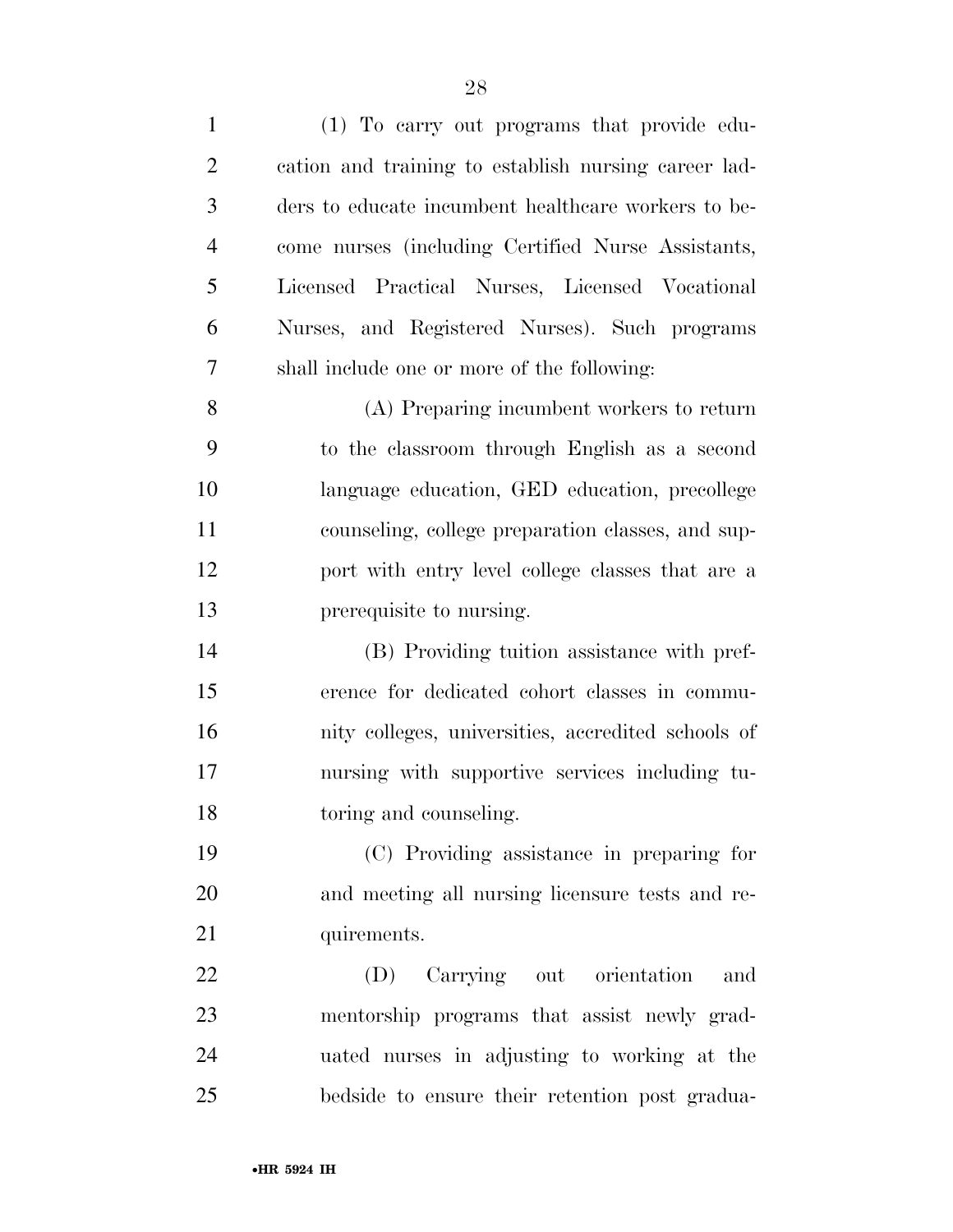| $\mathbf{1}$   | tion, and ongoing programs to support nurse         |
|----------------|-----------------------------------------------------|
| $\overline{2}$ | retention.                                          |
| 3              | (E) Providing stipends for release time and         |
| $\overline{4}$ | continued healthcare coverage to enable incum-      |
| 5              | bent healthcare workers to participate in these     |
| 6              | programs.                                           |
| 7              | (2) To carry out programs that assist nurses in     |
| 8              | obtaining advanced degrees and completing specialty |
| 9              | training or certification programs and to establish |
| 10             | incentives for nurses to assume nurse faculty posi- |
| 11             | tions on a part-time or full-time basis. Such pro-  |
| 12             | grams shall include one or more of the following:   |
| 13             | (A) Increasing the pool of nurses with ad-          |
| 14             | vanced degrees who are interested in teaching       |
| 15             | by funding programs that enable incumbent           |
| 16             | nurses to return to school.                         |
| 17             | (B) Establishing incentives for advanced            |
| 18             | degree bedside nurses who wish to teach in          |
| 19             | nursing programs so they can obtain a leave         |
| 20             | from their bedside position to assume a full- or    |
| 21             | part-time position as adjunct or full time fac-     |
| 22             | ulty without the loss of salary or benefits.        |
| 23             | (C) Collaboration with accredited schools           |
| 24             | of nursing which may include community col-         |
| 25             | leges and other academic institutions providing     |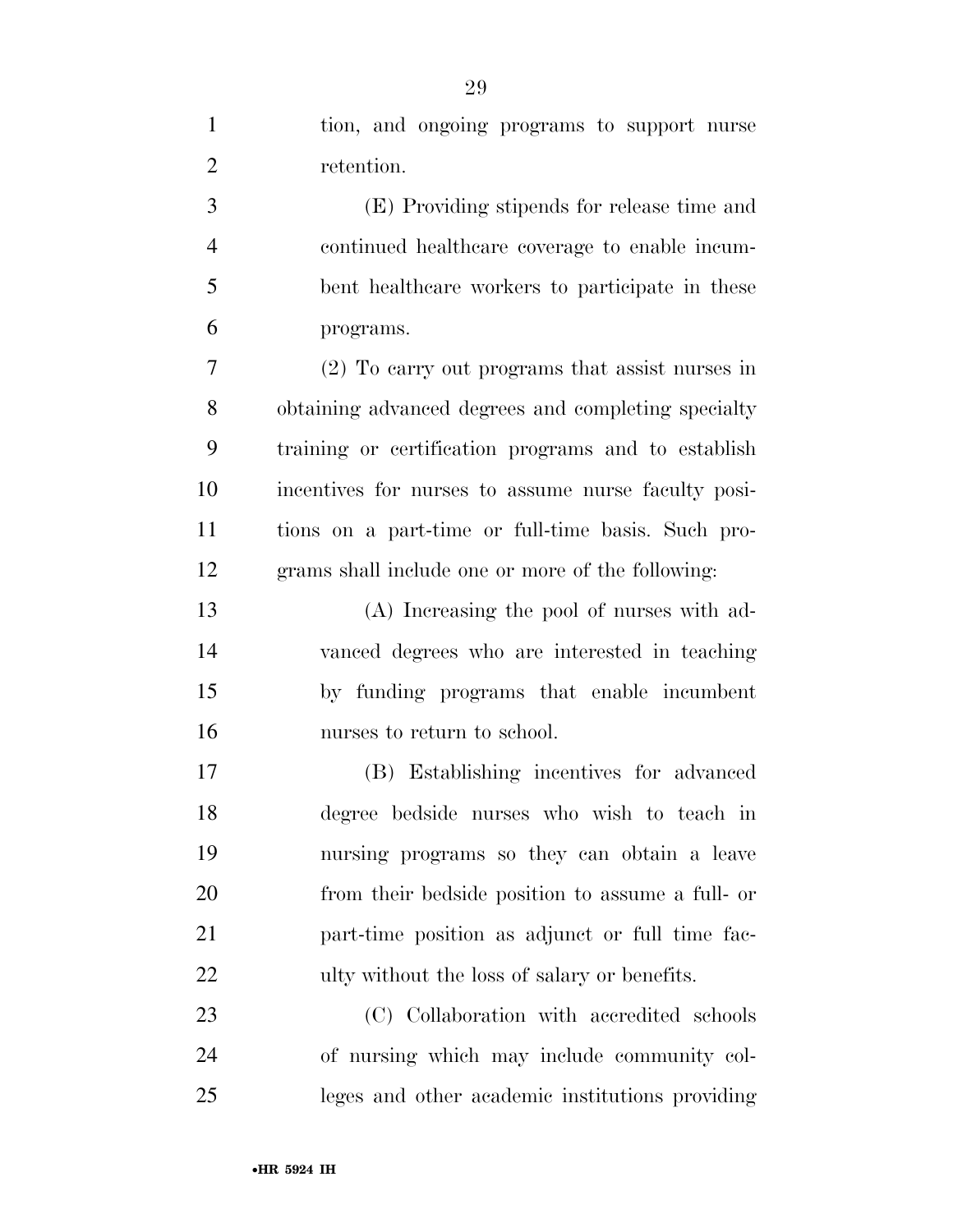| $\mathbf{1}$   | associate, bachelor's, or advanced nursing de-          |
|----------------|---------------------------------------------------------|
| $\overline{2}$ | gree programs, or specialty training or certifi-        |
| 3              | cation programs, for nurses to carry out innova-        |
| $\overline{4}$ | tive nursing programs which meet the needs of           |
| 5              | bedside nursing and healthcare providers.               |
| 6              | (h) PREFERENCE.—In awarding grants under this           |
| 7              | section the Secretary shall give preference to programs |
| 8              | $that-$                                                 |
| 9              | (1) provide for improving nurse retention;              |
| 10             | $(2)$ provide for improving the diversity of the        |
| 11             | new nurse graduates to reflect changes in the demo-     |
| 12             | graphics of the patient population;                     |
| 13             | (3) provide for improving the quality of nursing        |
| 14             | education to improve patient care and safety;           |
| 15             | (4) have demonstrated success in upgrading in-          |
| 16             | cumbent healthcare workers to become nurses or          |
| 17             | which have established effective programs or pilots     |
| 18             | to increase nurse faculty; or                           |
| 19             | (5) are modeled after or affiliated with such           |
| 20             | programs described in paragraph (4).                    |
| 21             | (i) EVALUATION.—                                        |
| 22             | (1) PROGRAM EVALUATIONS.—An entity that                 |
| 23             | receives a grant under this section shall annually      |
| 24             | evaluate, and submit to the Secretary a report on,      |
| 25             | the activities carried out under the grant and the      |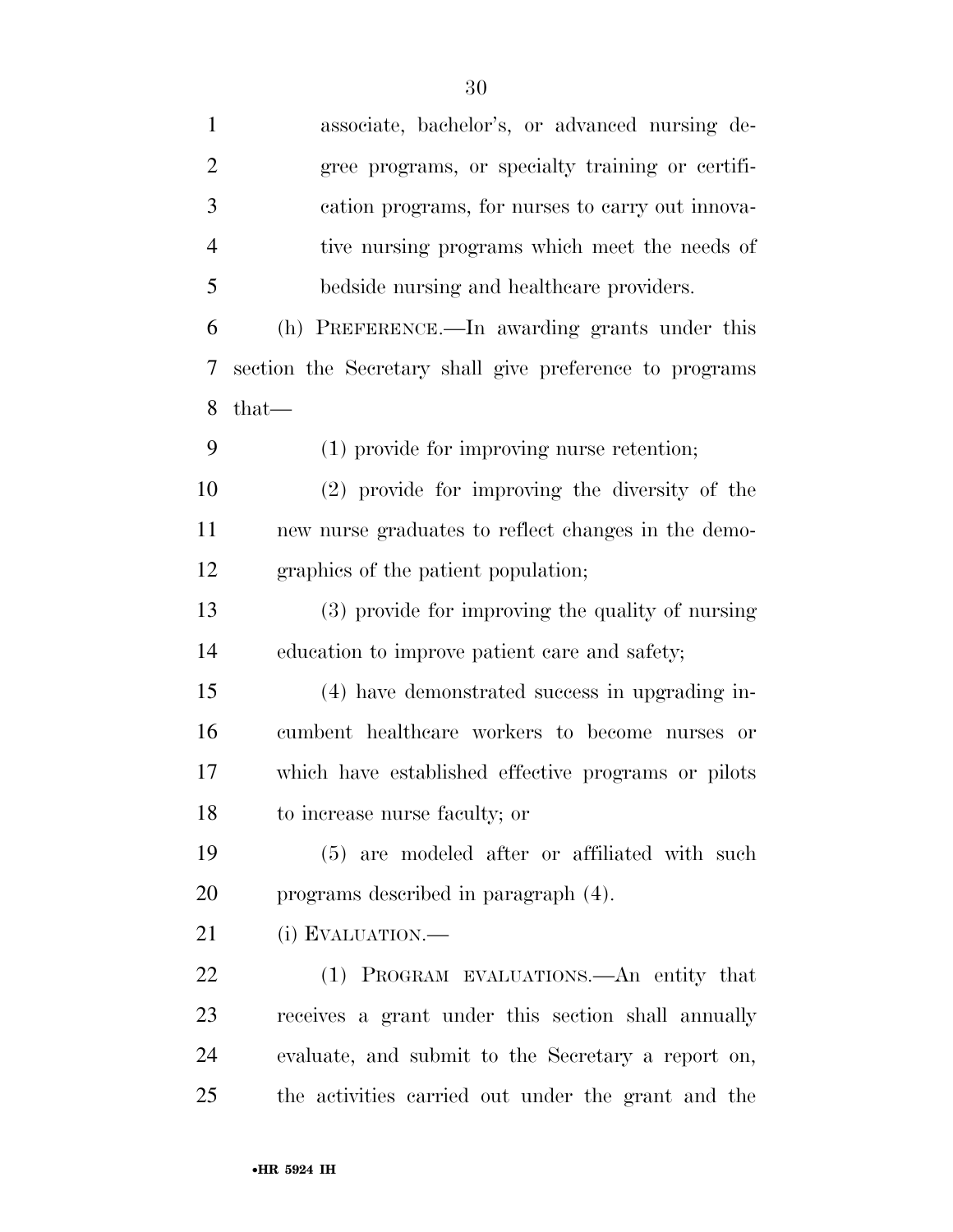| $\mathbf{1}$   | outcomes of such activities. Such outcomes may in-   |
|----------------|------------------------------------------------------|
| $\overline{2}$ | clude—                                               |
| 3              | (A) an increased number of incumbent                 |
| $\overline{4}$ | workers entering an accredited school of nurs-       |
| 5              | ing and in the pipeline for nursing programs;        |
| 6              | (B) an increasing number of graduating               |
| 7              | nurses and improved nurse graduation and li-         |
| 8              | censure rates;                                       |
| 9              | (C) improved nurse retention;                        |
| 10             | (D) an increase in the number of staff               |
| 11             | nurses at the healthcare facility involved;          |
| 12             | (E) an increase in the number of nurses              |
| 13             | with advanced degrees in nursing;                    |
| 14             | $(F)$ an increase in the number of nurse             |
| 15             | faculty;                                             |
| 16             | (G) improved measures of patient quality             |
| 17             | as determined by the Secretary; and                  |
| 18             | (H) an increase in the diversity of new              |
| 19             | nurse graduates relative to the patient popu-        |
| 20             | lation.                                              |
| 21             | (2) GENERAL REPORT.—Not later than Sep-              |
| 22             | tember 30, 2011, the Secretary of Labor shall, using |
| 23             | data and information from the reports received       |
| 24             | under paragraph $(1)$ , submit to Congress a report  |